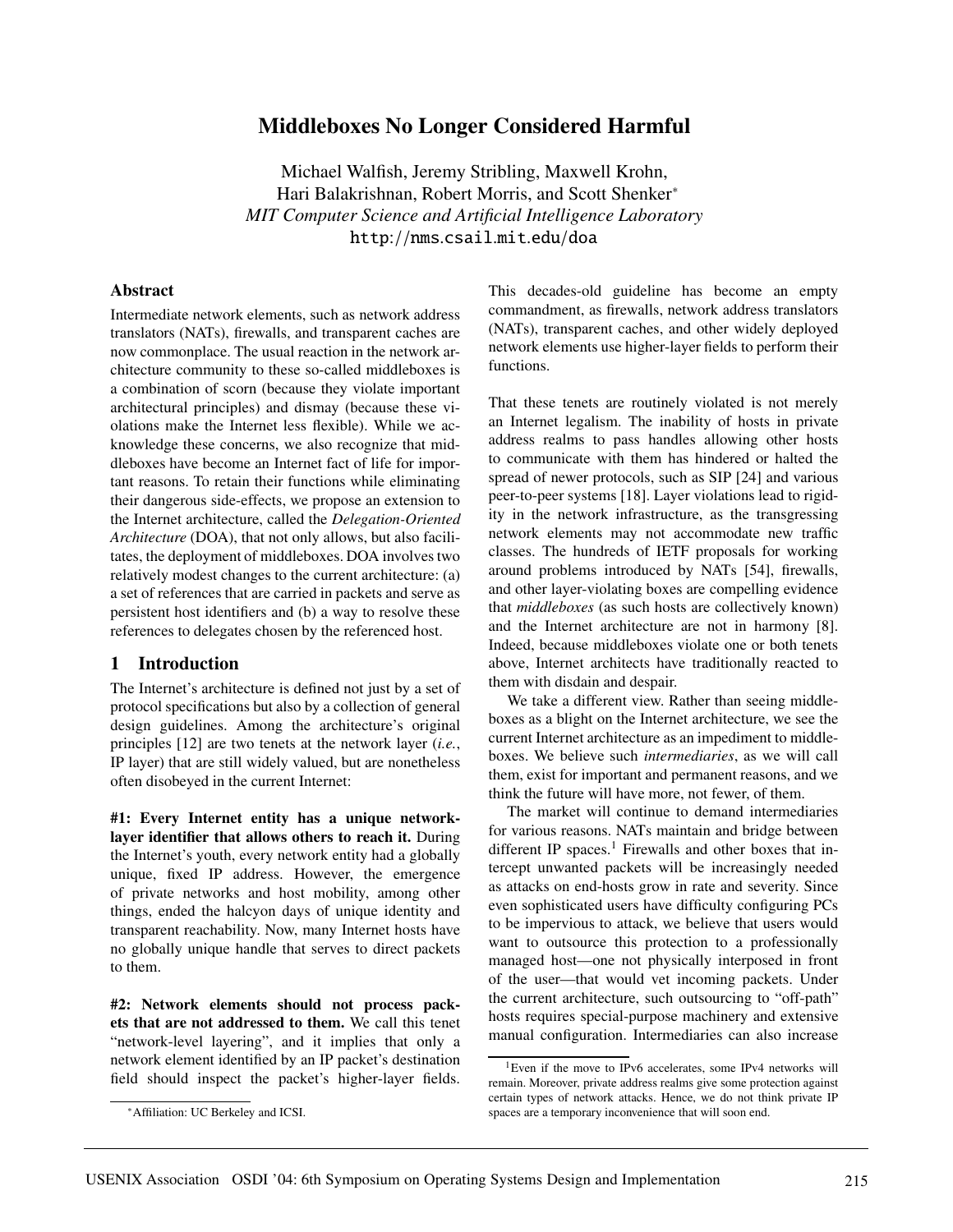performance through, for example, caching and loadbalancing. Commercial service providers will continue to take advantage of such performance-enhancing intermediaries, disregarding architectural purity.

Thus, we have a fundamental conflict: although intermediaries offer clear advantages, they run afoul of the two tenets above, which causes harm and makes deploying and using intermediaries unnecessarily hard. Our goal, therefore, is an architecture hospitable to intermediaries, specifically one that allows intermediaries to abide by the two tenets, to avoid other architectural infractions, and to retain the same functions as today. Such an architecture would let a variety of middleboxes be deployed while also letting end-system protocols evolve independently and quickly.

Our architecture—which we call the *Delegation-Oriented Architecture* (DOA)—is based on two main ideas. First, all entities have a *globally unique identifier in a flat namespace*, and packets carry these identifiers. Second, DOA allows senders and receivers to express that one or more intermediaries should process packets en route to a destination. This *delegation* lets the resulting architecture embrace intermediaries as firstclass citizens that are explicitly invoked and need not be physically interposed in front of the hosts they service. Globally unique identifiers and delegation have existed in previous work describing different architectures (*e.g.*, i3 [57]); see §9 for details. This paper's contribution is defining a relatively incremental extension to the Internet architecture, DOA, that coherently accommodates network-level intermediaries like NATs and firewalls. DOA requires no changes to IP or IP routers but does require changes to host and intermediary software. However, these changes are modular, and current applications can be easily ported.

We illustrate DOA with two examples: first, "network-extension boxes" which are analogous to today's NATs in their establishment of private addressing realms but do not obscure hosts' identities, and second, "network filtering boxes" which are analogous to today's firewalls but do not violate network-level layering and need not be topologically in front of the hosts they service. Our goal is to show how our architecture easily accommodates these boxes.

## **Scope and Limitations**

DOA is based on a subset of the architecture in a previous paper [3]. That position paper touches on various issues—including mobility, multi-homing, networklevel middleboxes, and application-level middleboxes with scant attention to design details or implementations. In an attempt to bring some of those nebulous architectural mutterings into focus, this paper concentrates exclusively on network-level intermediaries and ignores their

application-level counterparts.<sup>2</sup> This paper does not discuss mobility and multi-homing scenarios either (though DOA, because it separates location and identity, could with modest extensions—handle those scenarios). Given our limited focus, DOA should be viewed not as a comprehensive architecture but rather as an architectural component designed to address network-layer middleboxes. Its design presumes IPv4 at the network layer but DOA is also compatible with, and useful for, IPv6.

The final limitation we mention is that some people want to deploy tenet-violating middleboxes (*e.g.*, a censorious government that silently filters packets entering and exiting national borders) and that DOA can neither prevent such architecturally suspect middleboxes nor mitigate their damage.

# **2 Background**

This review of common network-layer middleboxes is limited to the two we build under DOA—NATs and firewalls—and to a subset of their drawbacks; for a complete review, see [8, 18, 23, 38, 55]. Although NAT and firewalling are often combined in one box, these two functions are logically separate.

# **2.1 NAT and NAPT**

Network Address Translation (NAT) and Network Address Port Translation (NAPT) [54] have several uses. For the purposes of this paper, we assume the following common scenario: a NAT or NAPT box bridges two address realms, at least one of which is *private*. Private addresses are unique within an address realm but ambiguous between address realms [46]; public addresses are globally unique and reachable from all Internet hosts. The hosts in the private realm are said to be *behind* the box. Packets destined for hosts behind the box are said to be *inbound*. The difference between NAT and NAPT is that NATs do not look at fields beyond the IP header. We adopt the convention of referring to both NAT and NAPT as "NAT", though our description focuses on NAPT (the more common of the two today); for simplicity, we assume that NAPTs have only one external IP address.

People deploy NATs for two reasons:

- *Convenience and Flexibility:* Private addressing realms allow people to administer a set of hosts without having to obtain public IP addresses for each.
- *Security:* Since hosts behind the NAT do not have global identities, a host outside the private realm cannot address the hosts in the private realm or express that traffic should go to them, which protects them from unwanted traffic. Also, by default (*i.e.*, without manual configuration), a NAT allows only inbound

<sup>2</sup>The basic architectural ideas can be illustrated with network-level intermediaries. At the application level, one must consider how applications are structured and named, a topic outside this paper's scope [3].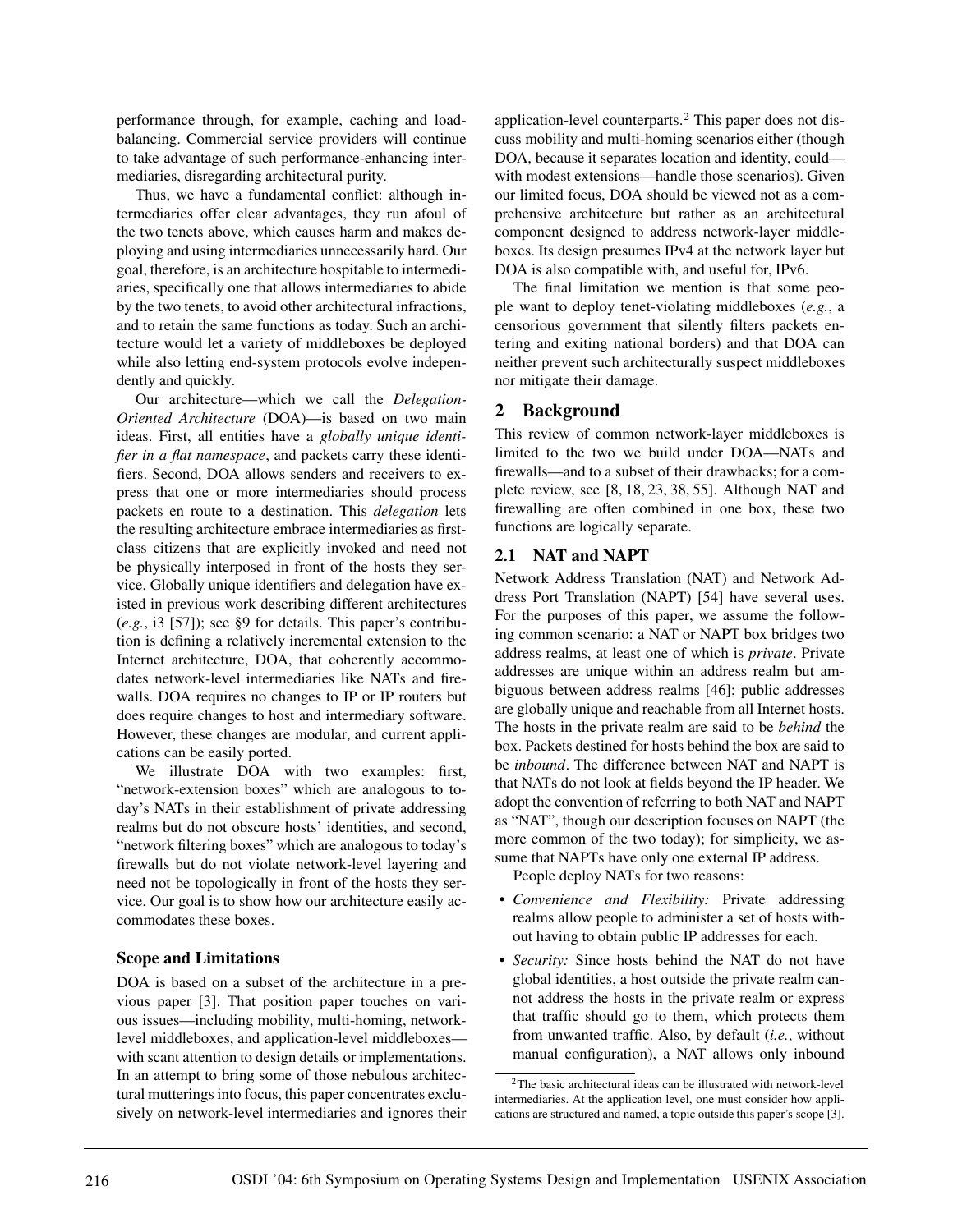traffic that is part of a connection initiated by a host behind the NAT.

The main operations performed by a NAT are: (1) dynamically allocating a source port at its public IP address when a host behind it initiates a TCP connection or sends a UDP packet; and (2) rewriting IP address and transportlayer port fields to demultiplex inbound packets to the hosts behind the NAT and to multiplex outbound packets over the same source IP address. NATs violate both tenets in §1. First, a NATed host's conception of its identity (namely its IP address) is a private address and thus is not a handle that it can pass around to allow other network entities to reach it. Second, NATs' modification of port fields violates tenet #2.

NATs cause the following additional problems:

- In order for a server behind a NAT to receive unsolicited inbound packets sent to a given destination port, one must statically configure the NAT with instructions about packets with that destination port. This manual step is called *hole punching* and requires administrative control over the NAT. The amount of manual configuration increases when a series of NATs separate a server from the public Internet, creating a tree of private address spaces<sup>3</sup>—in this case, one must not only configure each of the NATs in the tree but also coordinate among them; *e.g.*, each globally reachable Web server in a given tree of NATs must get traffic on a different port on the outermost NAT's public IP address. (By *outermost*, we mean "connected to the globally reachable Internet".)
- Hosts behind the same NAT cannot simultaneously receive traffic sent to the same TCP port number on the NAT's public IP address. However, some applications require traffic on a specific port; *e.g.*, IPSEC expects traffic on port 500 [44], so only one host within a tree of NATs can receive Virtual Private Network (VPN) [21] service.

## **2.2 Firewalls**

A firewall blocks certain traffic classes on behalf of a host by examining IP-, transport-, and sometimes applicationlevel fields and then applying a set of "firewall rules". It must be on the topological path between the host and the host's Internet provider, which we argue is unnecessarily restrictive. Today's firewalls disobey tenet #2 because, by design, they must inspect many non-IP fields in each packet. Since firewalls by default distrust that which they do not recognize, they may block novel but benign traffic, even if the intended recipient wants to allow the traffic.

## **3 Architectural Overview of DOA**

This section gives an overview of DOA; we defer design details to §4. We first list desired architectural properties that aid in gracefully accommodating intermediaries and then describe mechanisms to achieve those properties. The remainder of the section discusses how DOA extends the Internet architecture.

## **3.1 Desired Architectural Properties**

**(1) Global identifiers in packets:** Each packet should contain an identifier that unambiguously specifies the ultimate destination. The Internet architecture, as originally conceived, *did* provide global identifiers in packets, but IPv4 addresses no longer meet the "global identifier" requirement. (IPv6 addresses, because they reflect network topology, are also unsuitable for us, as we elaborate below.) The purpose of a global identifier is to uniquely identify the packet's ultimate destination to intermediaries in a way that is application-independent.

**(2) Delegation as a primitive:** Hosts should have an application-independent way to express to others that, to reach the host, packets should be sent to an intermediary or series of intermediaries. This primitive—called *delegation*—allows end-hosts or their administrators to explicitly invoke (and revoke) intermediaries. These intermediaries need not be "on the topological path".

### **3.2 Mechanisms**

**EIDs:** To achieve property **(1)**, each host has an unambiguous endpoint identifier picked from a large namespace. Our design imposes the following additional requirements:

- (a) The identifier is independent of network topology (ruling out IPv6 addresses and other identifiers with topology-dependent components, as in [42, 43]). With this requirement, hosts can change locations while keeping the same identifiers.
- (b) The identifier can carry cryptographic meaning (ruling out human-friendly DNS names). We explain the purpose of this requirement later in this section.

To satisfy these requirements, we choose flat 160-bit endpoint identifiers (EIDs). A DOA header between the IP and TCP headers carries source and destination EIDs. Transport connections are bound to source and destination EIDs (instead of to source and destination IP addresses as in the status quo). DOA borrows the idea of topology-independent EIDs from previous work, including Nimrod [34], HIP [39], UIP [17].

**EIDs are resolved . . .:** DOA provides for delegation as a primitive by *resolving* EIDs. We presume a mapping service, accessible to Internet hosts, that maps

<sup>&</sup>lt;sup>3</sup> Such series of NATs are not artificial; see §5.4 and Figure 4.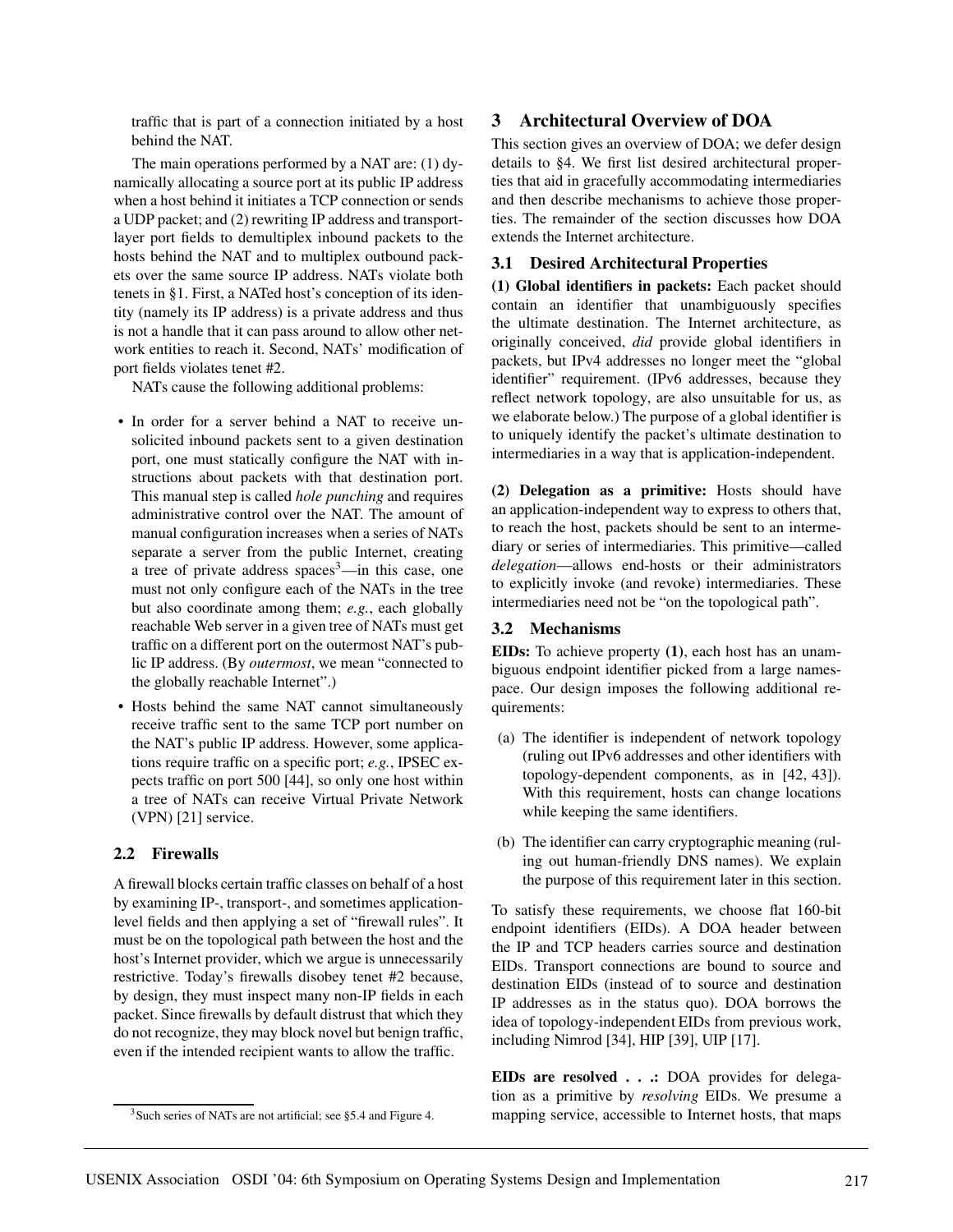EIDs to some target specified by the EID owner. This resolution has two flavors:

- **. . . to IP addresses:** In order to communicate with an end-host identified by an EID, a prospective peer uses the mapping service to resolve the EID to an IP address. This indirection creates a way for a host to specify that prospective peers should direct their packets to a given delegate: the host has its EID resolve to the IP address of the delegate.
- **. . . to other EIDs:** More generally, an EID can resolve to another EID, allowing an end-host to map its EID to a delegate's *identity*; if an end-host's EID had to map to the delegate's *IP address* (or any other topologydependent identifier), the end-host would have to update the mapping whenever the delegate's location changed. An EID can also resolve to a *sequence* of EIDs, each of which identifies an intermediary specified by the host. This sequence is carried in packets, yielding a loose source route in identifier space.<sup>4</sup> This option is reminiscent of i3's stacked identifiers.

Thus, our design requires an EID resolution infrastructure. We wish the management of this infrastructure to be as automated as possible, which is why we had requirement (b), above: automated management is easier if the EIDs are vested with cryptographic meaning [36]. The resolution infrastructure must scalably support a put()/get() interface over a large, sparse, and flat namespace. Distributed hash tables (DHTs) [2, 14, 49, 62] give exactly this capability, but any other technology that offers this capability would also suffice. DNS's "resolveyour-own-namespace" economic model cannot be used here, but there are plausible scenarios for the economic viability of a DHT-based resolution infrastructure [61].

We have not yet mentioned *sender*-invoked intermediaries. Under DOA, senders invoke intermediaries by putting into packets additional identifiers beyond the identifiers that resulted from resolving the receiver's EID. Sender-invoked intermediaries receive little attention in this paper but are part of DOA's design.

#### **3.3 DOA and the Two Tenets**

We elaborate on our earlier claim that DOA allows intermediaries to abide by the two tenets in §1. Because they are location-independent and drawn from a massive namespace, EIDs can globally and unambiguously identify hosts, satisfying tenet #1. As a result, a network element can reply to the source of a packet by sending to the location given by the resolution of the source EID.

To obey network-level layering (tenet #2), network elements need only follow normal IP layering rules, as follows. If an IP packet arrives at a network element

and the packet's destination IP address is not the network element's, then the element may change nothing in the packet besides per-hop fields. (However, elements may drop packets based on information in the IP header, which permits functions such as ingress and egress filtering.) If, on the other hand, the packet's destination IP address matches the network element's, there are two cases: (1) The destination EID in the DOA header matches the network element's EID (*i.e.*, the packet has reached its destination); or (2) These EIDs do not match, which means the element is a delegate. In the latter case, network-level layering implies that the allowed packet operations are up to the entities in the delegation relationship.

Note that this last claim satisfies network-level layering but allows violations of higher-level equivalents, *e.g.*, an explicitly addressed firewall that looks at application payloads upholds the rules just given but flouts application-level layering. In general, this paper claims that DOA improves on the status quo by restoring network-level layering but does not insist that intermediaries adhere to higher-level layering. Why not? Higherlevel layers define how to organize host software, and one can imagine splitting host software among boxes using exotic decompositions. Defining both higher-level layering and an architecture that respects these higher layers is a problem that requires care and one we have left to future work. In the meantime, we believe that hosts invoking intermediaries should decide how best to split functions between them and their intermediaries.

We now discuss how the IP layering rules given above apply to specific intermediaries. Under DOA, NATs, which exist to bridge address realms, need not obscure host identity: as we describe in more detail in §5, DOA-based NATs may rewrite IP fields but will neither touch DOA fields that carry host identities nor overload transport-layer fields. Also, firewalls could be explicitly invoked, meaning that packets ending up at the firewalls would be addressed to the firewall. While these new firewalls (which we cover in §6) could certainly have outmoded policies, causing them to drop novel traffic classes just as today's firewalls do, they are not violating network-level layering because packets are addressed to them. One result of this explicit addressing is that the firewall's invocation is under users' (or their administrators') control, so the user (or administrator) could decide to have packets destined for it sent to *another* firewall, one with better suited policies.

## **3.4 DOA and Internet Evolvability**

The preceding point is more general than firewalls and is important for the Internet's flexibility and evolvability. Today, there is only one easy way to deploy a middlebox: putting it "on the path". Of course, under DOA, some

<sup>&</sup>lt;sup>4</sup>In this case, transport connections are bound to the ultimate endpoint, which is identified by the last EID in the sequence.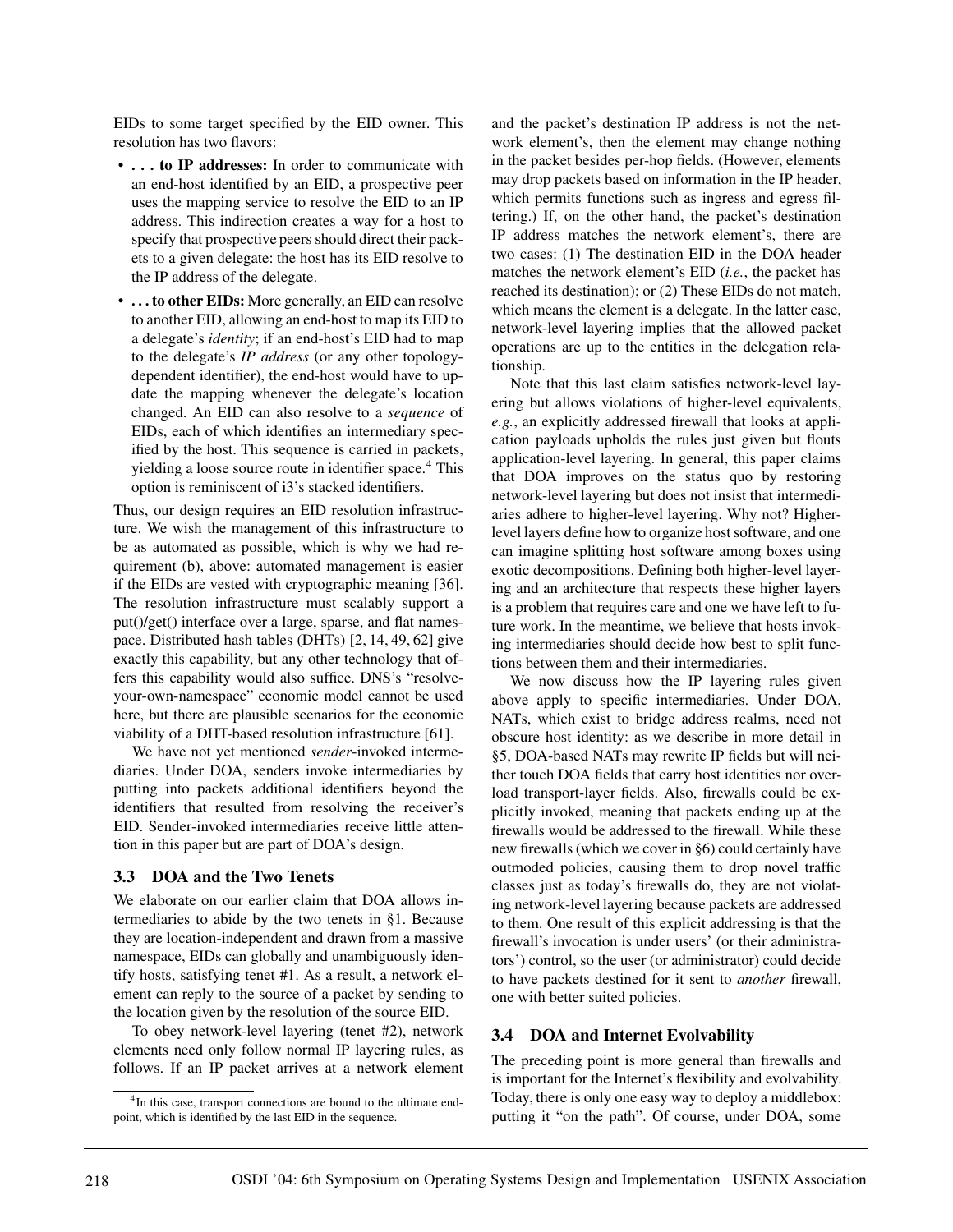

Figure 1: High-level view of DOA design.

boxes would have to be on the topological path to enforce physical security (*e.g.*, for denial-of-service protection); §6.4 describes how DOA accommodates these on-path boxes. However, DOA—with its flexible and applicationindependent invocation primitive—also gives users or their administrators the option to *outsource* functionality. Thus, under DOA, fewer intermediaries would need to be physically interposed, and users, no longer limited to the capabilities of the boxes in front of them, could avail themselves of a menu of services.

As a result, we believe that DOA could permit the rise of a competitive market in professionally managed intermediary services such as firewalls. Delegation and resolution are precisely what is necessary for such a market the ability for users to select a provider and to switch providers. Because users would have a choice, they could seek the intermediary service that best suited their needs, and because these services would be professionally managed, they could keep up with the rapid pace of application innovation. Thus, we see DOA as contributing to the Internet's ability to evolve.

While we believe in its benefits, it is not clear that DOA is necessary for these new functions. In fact, we conjecture that even for those applications and intermediaries that one can seemingly build only under DOA, someone with enough imagination and fortitude could achieve equivalent functionality under the status quo but not without running afoul of a basic tenet of the Internet architecture. We do suspect that the mechanisms of DOA will help new Internet functionality to evolve, but ultimately we believe our contribution is not novel *function* but rather novel *architecture*—making a class of network intermediary functions easier to build and reason about, and less likely to cause harm.

A natural question is how DOA relates to the canonical end-to-end argument [51], which is often interpreted as a warning against intermediaries. The central claim of the end-to-end argument is that application intelligence



Figure 2: Example DOA header with no stacked identifiers.

is best implemented on end-hosts and not "in the network" because intelligence in the network leads to inflexibility and because end-hosts know best what functions they need. At a high level, DOA upholds this vision: the explicit invocation of intermediaries means that intelligence is not stuck in the network and that end-hosts can invoke the intermediaries that best serve them.

## **4 Detailed DOA Design**

Given the preceding general description of DOA, we now present details of the design. Figure 1 shows the DOA components and the interfaces between them.

## **4.1 Header Format**

DOA packets are delivered over IP, with the IP protocol field set to a well-known value. An example DOA header, with no extensions, is shown in Figure 2; the header length is measured in four-byte words, the protocol field is the transport-level protocol (*e.g.*, TCP, UDP) used by the packet, and the length field gives the DOA packet's total length (including the DOA header but not IP header) in bytes. TCP and UDP pseudo-checksums include the EIDs where IP addresses are used today (since transport logically occurs between two entities, each identified by an EID). The DOA header is extensible (*e.g.*, the remote packet filter presented in §6 extends the basic DOA header).

### **4.2 Resolution and Invoking Intermediaries**

A DOA host wishing to send a packet to a recipient obtains the recipient's EID *e* out-of-band (*e.g.*, by resolving the recipient's DNS name to  $e$ ). The sender then uses the EID resolution infrastructure—which is discussed in §3.2 and which we base on DHTs—to retrieve an erecord, depicted in Figure 3. An erecord's fields are as follows: the EID field is the EID being resolved; the Target field is described in the next paragraph; the Hint field is optional information whose use we illustrate in §5; and the TTL field, like DNS's TTL, is a hint indicating how long entities should cache the erecord. DOA presumes that EID owners (or administrators acting on their behalf) maintain and possibly periodically refresh<sup>5</sup> the DHT's copy of their erecord.

<sup>&</sup>lt;sup>5</sup>Some DHTs, like OpenDHT [29], store only soft state, requiring EID owners to do refreshes.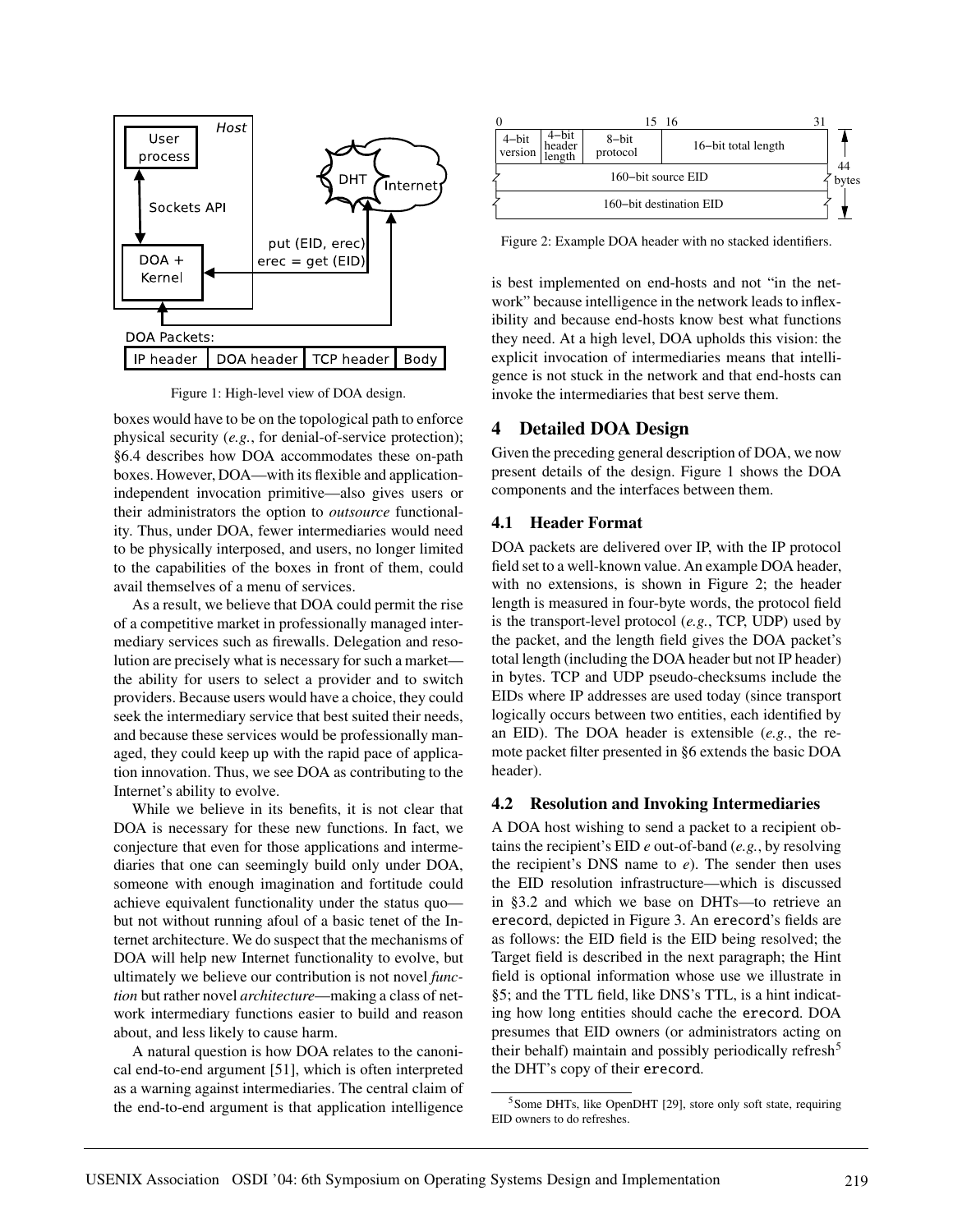| EID: 0x345ba4d                           |  |  |  |
|------------------------------------------|--|--|--|
| Target: EID <sup>+</sup> or IP address   |  |  |  |
| <b>Hint:</b> $e.q.$ , IP address         |  |  |  |
| <b>TTL:</b> time-to-live, a caching hint |  |  |  |
|                                          |  |  |  |

Figure 3: The erecord.

Recall from §3.2 that EIDs can either resolve to IP addresses (inducing what we call *EID-to-IP mappings*) or to one or more EIDs (inducing *EID-to-EID*<sup>+</sup> *mappings*). If the Target field of the erecord contains only an IP address *i*, then, as described in §3.2, the sender simply transmits a packet whose destination IP address is *i* and whose destination EID is *e*. In this case, the EID owner may or may not be directing potential senders to a delegate, but the semantics are the same: the EID owner is saying "to reach me, send your packet there".

If, on the other hand, the Target field of the erecord contains one or more EIDs, then the recipient is expressing its wish that the packet transit one or more intermediaries before reaching the recipient. In this case, the semantics are "to reach me, send your packet to these intermediaries in sequence". The sender would resolve the first EID in the series to an IP address *j* (perhaps via intermediate resolutions to other series of EIDs, each of which would be injected into the original series in the logical order) and send the packet to *j*. This stack of EIDs is carried in the DOA header; transport connections are bound to the last EID, which identifies the ultimate destination. (The design, but not our implementation, lets an EID resolve to multiple IP addresses; the multiplicity reflects a multi-homed host or an anycast situation in which a set of hosts are equivalent for the erecord owner's purposes. Similarly, each EID in the Target field could really be a *set* of EIDs, again representing equivalent hosts.)

To send a packet back to the source, the receiver executes the steps just described to resolve the sender's EID, *f* . The receiver cannot simply use the source IP address in the original packet as the destination IP address in the reply packet because *f* may resolve to a different IP address (*e.g.*, *f*'s host sends packets directly but wants packets to it sent through an intermediary).

To spare the server the burden of a DHT lookup, the client can send its erecord as an optimization. (The client may have to send more than one erecord since the client's EID may resolve to a chain of EIDs before being resolved to the IP address needed by the server.) Also, DOA hosts use the erecord's TTL to maintain a TTL-based cache of EID-to-IP and EID-to-EID<sup>+</sup> values, thus avoiding a DHT lookup for every packet.

The erecord and accompanying machinery exist to support receiver-invoked intermediaries. *Senders* invoke additional intermediaries by pushing the EIDs of the intermediaries onto an identifier stack in the DOA header.

### **4.3 Security and Integrity**

Because identities (namely, EIDs) are separate from locations (namely, IP addresses), the following requirement arises under DOA: *The mapping from a given EID to its target must be correct,* i.e.*, either resolving an EID, or using an* erecord *directly sent by a host, must yield the IP address intended by the EID owner or by the EID owner's delegates.* Specifically, DOA must satisfy the following properties:

- 1. Anyone fetching an erecord must be able to verify that the EID owner created it.
- 2. Only the owner of an EID may update the corresponding erecord in the DHT.
- 3. When a host sends its erecord to another host without using the DHT, the sending host must not be able to forge the erecord.

To uphold these properties, DOA uses selfcertification [36]: EIDs must be the hash of a public key, and the erecord is signed with the corresponding private key. When a host either performs a get() operation on the DHT, resulting in an erecord, or else receives an erecord directly from a purported EID owner, the host must check that the erecord is signed with the private key whose corresponding public key was hashed to create the EID in question. DHT nodes also perform this check before accepting erecords. For more details, including how EID owners may update their public keys without changing their EIDs, see [61]; we adopt the mechanisms described there.

With the above properties satisfied, erecords cannot be forged, but senders can still spoof source EIDs (*i.e.*, put the wrong source EID field in the packet). This attack is like spoofing a source IP address today (except that ingress and egress filtering, which help guard against IP address spoofing, are not applicable to EIDs): successful attacks do the same damage, and both attacks are detectable under two-way communication. For example, if a TCP client tries to spoof a source EID to a TCP server, when the server looks up the source EID (or uses the signed erecord supplied by the client), the server gets the *correct* (not fake) IP address for that EID, so when the server replies to the IP address, the host at that address will not complete the 3-way handshake.

Security of the DHT itself is a topic outside the scope of this paper. We briefly observe that DHT nodes cannot forge erecords but can return old versions of erecords. A way to guard against this attack by consulting multiple DHT nodes, instead of one, is mentioned in [14].

Also, we note that while IP source routing creates security problems, DOA's loose source routes of EIDs do not inherit these difficulties. With IP source routing, receivers reverse the source route to reply to a sender, which allows an adversary to carry out a man-in-the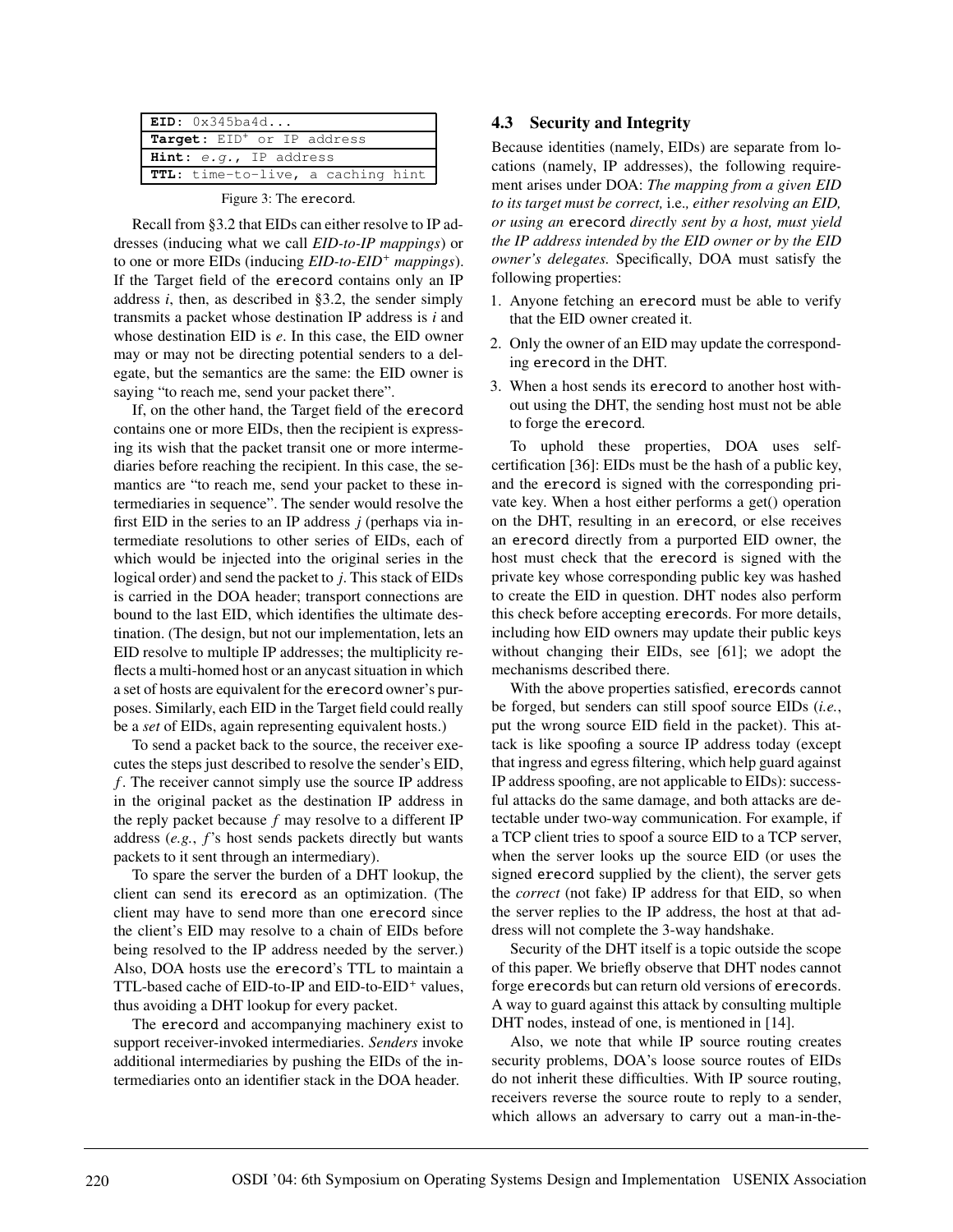middle attack by placing its IP address in a forged source route. Under DOA, however, hosts do not reverse the loose source route to reply to a sender.

### **4.4 Host Software**

We now describe the software interface that a production DOA deployment would expose. Our prototype implementation differs from this description; see §7.1.

DOA software would run in the kernel and be exposed to applications with the Berkeley sockets API [37], which can extend to EID-based identification. Applications would open a new socket type, PF DOA (in analogy with PF INET, used by today's IPv4-based applications), and pass to the API a new data structure, the sockaddr eid, which holds an EID and port (just as the sockaddr in—which today's IP-based applications use—holds an IP address and port). Some of the socket calls, such as connect() and sendto(), might cause the DOA software, depending on the state of its caches, to issue one or more DHT lookups to resolve the EID into potentially intermediate EIDs and also an IP address. One could port today's applications by substituting sockaddr\_eid for sockaddr\_in in the code, though client applications would need additional logic to get a server's EID, perhaps via a DNS lookup.

For example, client TCP applications would call connect(), supplying a sockaddr eid that contained an EID and port, both of which the application had obtained out of band. Similarly, TCP server applications would call accept(), getting back the EID and port of the initiating client. To reply to the client, the server's DOA software would resolve the client's EID to an IP address *i* and address reply packets to *i* at the IP layer.

For bootstrapping, DOA hosts would be configured with the EIDs and IP addresses of one or more of the DHT nodes, in analogy with how today's hosts learn the IP address of a DNS resolver (via hardcoding or DHCP). On boot up, the DOA software would insert into the DHT the host's erecord (which could contain an EID $to$ -EID<sup>+</sup> or EID-to-IP mapping, depending on the host's configuration) and would refresh the mapping periodically or in response to host configuration changes.

## **4.5 Limitations**

DOA hosts cache erecords, so hosts may have stale information about prospective peers. Also, two DOA peers in a TCP session resolve each other's EIDs only once at the start of the session—so hosts cannot change locations without breaking existing connections. DOA could overcome this limitation if it were extended with a signaling mechanism, as in [39, 53], that allows hosts to notify peers of IP address changes. Finally, an EID owner cannot change which intermediaries are invoked based on who is trying to communicate with it.

## **5 Network Extension Boxes Under DOA**

This section and the next describe example intermediaries under DOA. In the next section (§6), our focus is on filtering packets and how to move this function "offpath". In this section, we show how the DOA framework accommodates boxes that bridge between different IP address spaces and also simplifies the use of these boxes. Under the status quo, these boxes are known as NATs but would be reincarnated under DOA as tenet-upholding Network Extension Boxes (NEBs).

We first consider three usage scenarios for NEBs (§5.1), then give our general approach, including a short discussion of architectural coherence (§5.2), and then discuss the benefits of this approach (§5.3). One of the benefits, automatically exposing hosts behind NEBs, is particularly useful when NEBs are cascaded (§5.4). We present several mechanisms for achieving automatic configuration  $(\S 5.5)$  and require that they work when there are multiple levels of NEB. We conclude the section with a discussion (§5.6).

## **5.1 Scope**

The following NEB scenarios reflect reasons for deploying NATs today (§2.1) and are ordered by the degree of access control:

- (a) A host behind the NEB is accessible on all ports. The NEB creates a separate addressing realm but does not control access. Under this scenario, which corresponds to the "Convenience and Flexibility" reason for deploying a NAT today  $(\S 2.1)$ , many hosts within an organization can be reachable as first-class members of the Internet, even if the organization has only one IP address.
- (b) A host behind the NEB is accessible on configured ports, and the NEB blocks unsolicited traffic to the host on the other ports. This scenario, which reflects both reasons for deploying a NAT (§2.1), is analogous to, *e.g.*, today setting up a Web server behind a NAT and configuring the NAT to send all packets with destination port 80 to the Web server.
- (c) A host behind the NEB is accessible on no ports, *i.e.*, the host can only receive packets associated with connections it has initiated. This scenario, which is principally driven by the "Security" reason for deploying a NAT (§2.1), is the default under NAT today.

We expect that under DOA, scenario (b)—a mix of access control and exposure—would be most common. However, for clarity, we focus on scenario (a) and return to scenarios (b) and (c) at the end of the section  $(\S 5.6)$ .

### **5.2 Approach**

NEBs preserve packets' DOA headers and use the destination EID field as a demultiplexing token. For example,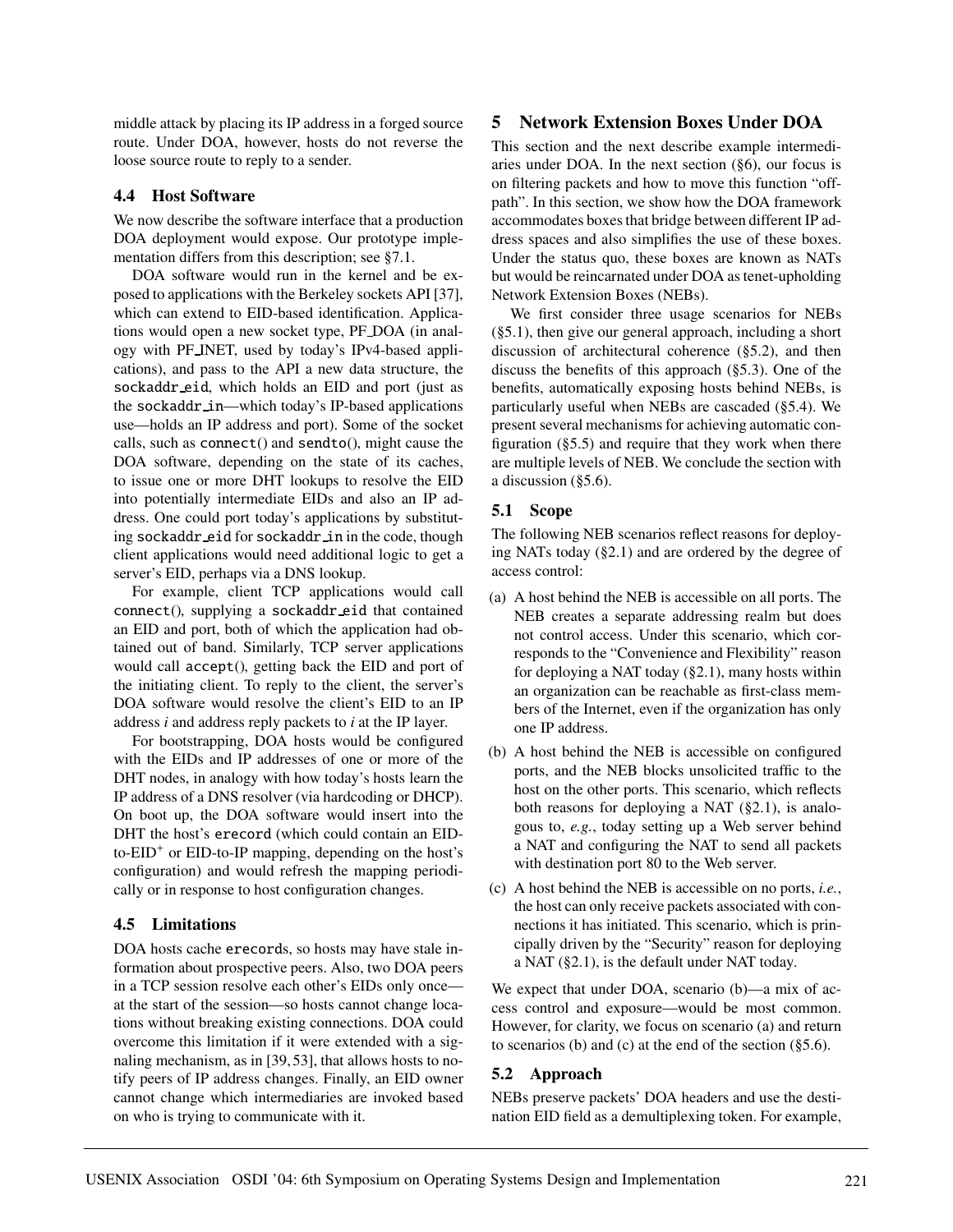the NEB could maintain an EID-to-IP table, look up the destination EIDs of incoming packets, and then use the results of these lookups to rewrite the destination IP addresses. There are other ways to demultiplex; we cover them in §5.5.

This approach upholds the two tenets stated earlier. Tenet #1 holds because an end-host behind a NEB can pass its EID to others, who can then use this handle to direct packets to the given host. As mentioned in §3.3, to obey network-level layering (tenet #2) NEBs may only rewrite fields in a packet if the packet is addressed to the NEB. Since NEBs, like today's NATs, have to rewrite both the destination IP addresses of inbound packets (to demultiplex them) and the source IP addresses of outbound packets (to make them appear as if they originated at the NEB), the discussion in §3.3 implies that both inbound *and* outbound packets be addressed to the NEB at the IP layer.

However, this approach, in pure form, makes the NEB resolve the destination EIDs of outbound packets. As a practical matter, sources of outbound packets could do the resolution and put the resulting IP address somewhere in the packet, thereby sparing the NEB this resolution burden. The source could even put the resulting IP address in the destination IP address field; at the IP layer, then, outbound packets would look alike under NEB and NAT. This modified approach—which technically violates the rules in §3.3 but is consistent with the spirit of the tenets because the violation is under the control of the end-host—is what we adopt.

#### **5.3 Benefits**

Upholding the two tenets results in the following benefits, some of which solve the problems stated in §2.1.

**End-to-end communication.** Communication is logically between two EIDs. Thus, protocols can uniquely identify hosts.

**Ports are not overloaded.** Not using the destination port as a demultiplexing token lets multiple hosts behind a NEB receive packets sent to the same destination port.

**VPNs.** Getting VPNs to work through NATs is cumbersome and complicated [44]. The difficulties under the status quo result from NATs rewriting both ports and IP addresses. Under DOA, NEBs do not rewrite ports, and the state associated with encrypted tunnels could be bound to EIDs, not IP addresses.<sup>6</sup>

**Automatic configuration.** Under DOA, the process of exposing a host behind a NEB can be automated. When NEBs are cascaded, a scenario covered in the next section, this automation is particularly useful—and particularly problematic under the status quo (§2.1).



Figure 4: A tree of NATs.

#### **5.4 Cascaded NEBs**

The scenario of multiple address realms between a given host and the rest of the Internet is becoming more frequent. Consider the following example, depicted in Figure 4: an individual runs a virtual host (using, *e.g.*, VMWare [60]) that runs behind a NAT on the physical host (such NATing of virtual hosts is common). The physical host is in turn a member of a home network that is all behind a single NAT, which is connected to a broadband provider. The link from the broadband provider, owing to the provider's operations, is itself NATed, making, altogether, three levels of NAT between the virtual host and the global Internet.

We now cover protocols for automatically configuring NEBs to expose servers; we require the protocols to work when servers are behind multiple levels of NEB.

#### **5.5 Secure Automatic Configuration**

A protocol for configuring NEBs to expose servers must satisfy three requirements. First, the protocol must tell the end-host what to put in its erecord since an endhost separated from the global Internet by levels of NEB has no *a priori* knowledge about the IP addresses of NEBs between that end-host and the Internet. Second, the protocol must establish state, either in NEBs or in the EID resolution infrastructure, that allows NEBs to use the destination EID field in packets as a demultiplexing token for rewriting the destination IP address field.

Third, this state must correspond to the wishes of the actual EID owner, rather than of an impostor trying to divert the EID owner's traffic. This focus on authenticity is warranted because passing unprotected protocol messages through levels of NEB could be problematic. For example, an upstream provider cannot trust NEBs administered by its customers, and end-users cannot trust each other's NEBs to correctly propagate control or data messages. Also, NEB networks, like today's NATs, would often be constructed over wireless links, which are susceptible to eavesdropping and tampering. In what follows, we assume that a NEB trusts only the NEB directly upstream of it (called its *parent*); that NEBs

<sup>6</sup>Much of the HIP work [40] focuses on such binding of IPSEC state to cryptographically imbued EIDs.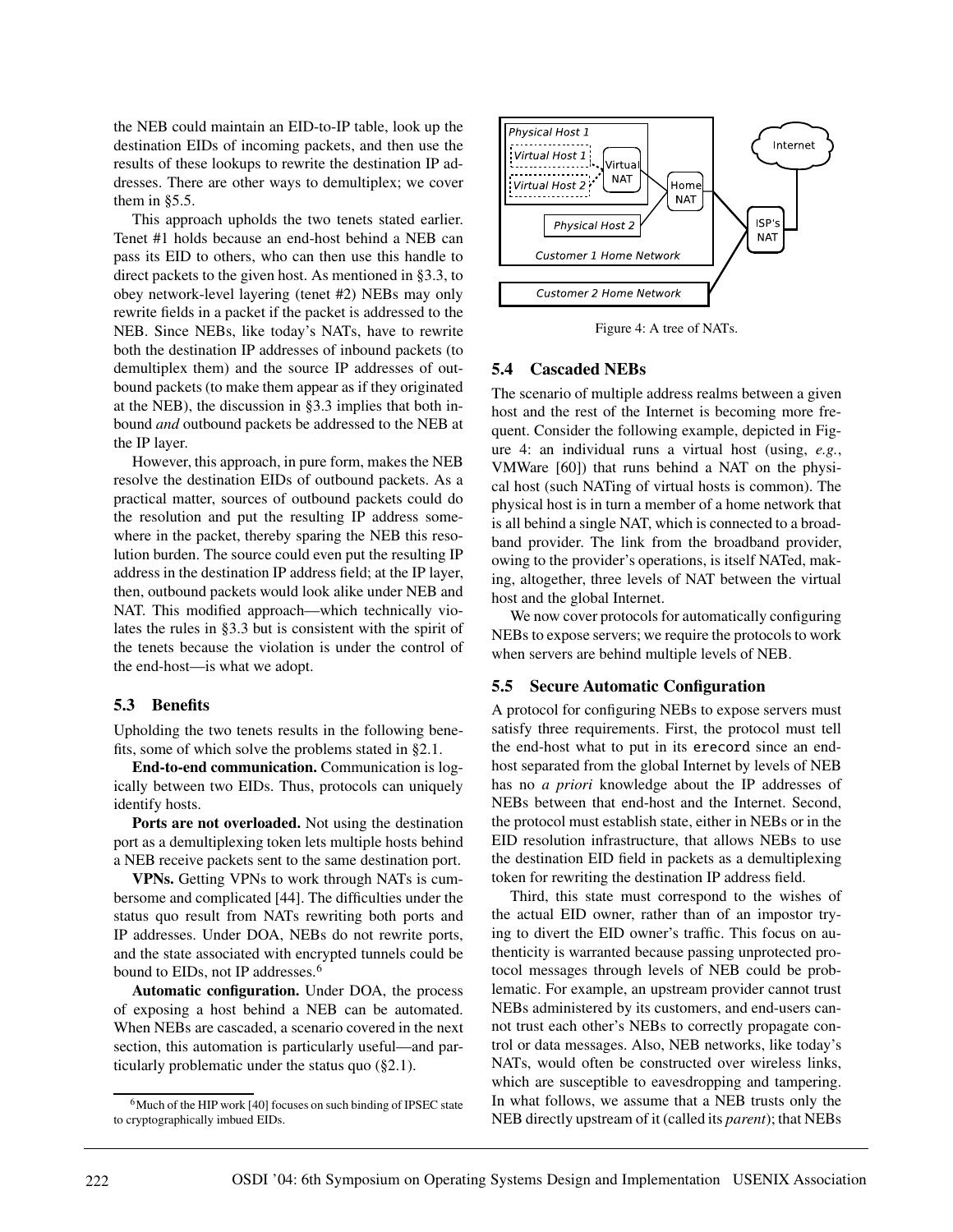and end-hosts know the EID of their parent; and that all links in the NEB network are vulnerable to eavesdropping, tampering, and arbitrary data injection.

We now give three mechanisms, each using a different kind of EID resolution, that meet the requirements above. We implemented the third one; see §7.2.

#### **5.5.1 EID maps to EID**

Each NEB and end-host creates a mapping in the global EID resolution infrastructure from its EID to its parent's EID; in other words, NEBs and end-hosts use the delegation primitive to say, "to reach me, send your packet to my parent's EID". Also, each NEB holds a mapping from its children's EIDs to its children's internal IP addresses.

**Control plane.** Assume an end-host with EID  $e_0$  must traverse NEBs with EIDs  $e_1$  through  $e_n$  before reaching the Internet. The end-host inserts a mapping from its EID  $(e_0)$  to its parent's EID  $(e_1)$  into the global EID resolution service. The end-host also sends a message to *e*<sup>1</sup> informing it of a mapping between its  $EID(e_0)$  and its IP address (*i*0). All other internal NEBs in the chain (*e*<sup>1</sup> through  $e_{n-1}$ ) use the same protocol. The outermost NEB uses the global EID resolution infrastructure to map its EID  $(e_n)$  to its IP address  $(i_n)$ , which is globally reachable. A NEB with EID  $e_{i+1}$  should only accept an EIDto-IP mapping of the form  $\langle e_i, i_j \rangle$  if the mapping is authentic, *i.e.*, if it is signed by the private key corresponding to  $e_j$ ; performing this check might require  $e_j$  to send  $e_{i+1}$  its public key (which should hash to  $e_i$ ).

This approach, as just described, is vulnerable to replays of  $\langle e_i, i_j \rangle$  mappings. Such replays would allow the wrong end-host—one that is later assigned IP address  $i_j$ —to redirect  $e_j$ 's traffic to it. We show how one might protect against these attacks in §5.5.3.

**Data plane.** Assuming the end-host and intermediate NEBs all initialize successfully, a remote client can send data packets to the end-host (with EID  $e_0$ ) by using the EID resolution infrastructure to map  $e_0$  to  $e_1$ ,  $e_1$  to  $e_2$ , and so on, up the NEB chain. The last EID lookup maps  $e_n$  to the IP address  $i_n$ . The client then stacks the identifiers  $e_0$  through  $e_n$  in its packets and sends the packet to IP address  $i_n$ . Once the packet reaches the outermost NEB  $(e_n)$ , the NEB pops the top EID off the stack to find that *e<sup>n</sup>*−<sup>1</sup> is the packet's next hop. The NEB then consults its routing table to map EID *e<sup>n</sup>*−<sup>1</sup> to IP address  $i_{n-1}$ , rewrites the packet's destination IP address to  $i_{n-1}$ , and forwards the packet. This process continues until the packet reaches its eventual destination,  $e_0$ .

#### **5.5.2 EID maps to EID and a Hint**

Another approach uses the erecord's Hint field, mentioned in §4.2, to relieve NEBs of state.

**Control Plane.** The end-host inserts into the EID resolution infrastructure a mapping from its EID,  $e_0$ , to the EID, *e*1, of its parent NEB; the erecord holding this



Figure 5: NEB and DHT state after each DOA-RIP round.

mapping has in its Hint field the end-host's internal IP address,  $i_0$ . The NEB  $e_1$  likewise creates a mapping in the EID resolution infrastructure from its own EID to the EID,  $e_2$ , of its parent and puts its "outer" IP address,  $i_1$ , into the Hint field of the erecord. This process continues until the outermost NEB inserts a mapping from its EID, *en*, to its "outer" IP address, *in*.

**Data plane.** A remote host wishing to communicate with  $e_0$  resolves  $e_0$  to  $e_1$ ,  $e_1$  to  $e_2$ ,...,  $e_{n-1}$  to  $e_n$ , while remembering the Hints  $i_0, i_1, \ldots, i_n$ . As with the previous mechanism, the remote host stacks the identifiers  $e_0$ through  $e_n$  in its packets—and in this case also includes in the DOA header the IP addresses  $i_0$  through  $i_n$ —then sends the packet to IP address *in*. Once the packet reaches the outermost NEB (*en*), the NEB pops the top EID and IP address off the stack to find that *e<sup>n</sup>*−<sup>1</sup> with IP address *i*<sub>*n*−1</sub> is the packet's next hop, and the process continues.

#### **5.5.3 EID maps to IP address**

The previous two mechanisms require a prospective sender to do as many EID resolution infrastructure lookups as there are levels of NEB. An alternative, that we call DOA-RIP, allows senders to do a single resolution: from the EID,  $e_0$ , of the end-host to the IP address, *in*, of the outermost NEB.

**Control plane.** End-hosts and NEBs follow a tworound protocol, depicted in Figure 5. In the first round, the end-host (with EID  $e_0$ ) sends an initialization message to its parent in the NEB tree; intermediate NEBs forward the message until it reaches the outermost NEB (with EID *en*). The outermost NEB creates a message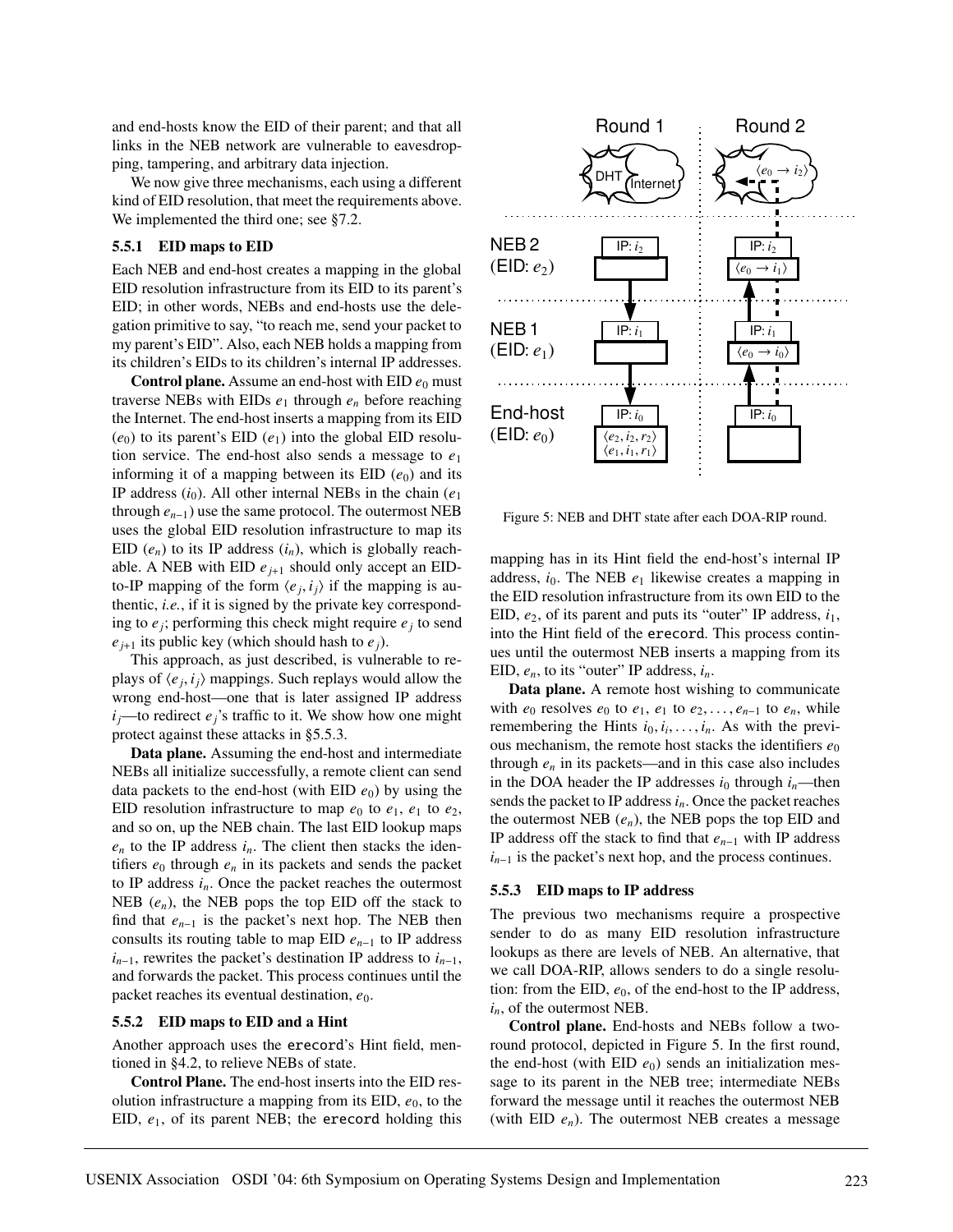$x_n = \langle e_n, i_n, r_n \rangle$  ( $r_n$  is a random nonce to prevent replay attacks), signs  $x_n$ , and sends it to the NEB with EID  $e_{n-1}$ . Each NEB  $e_k$  ( $k < n$ ), follows suit, appending the message  $x_k = \langle e_k, i_k, r_k \rangle$  to  $x_{k+1}$ . When the end-host receives  $x_1$ , it verifies the message using  $e_1$ 's public key. This message is a *route* to the global Internet.

In the second round, the end-host creates a series of requests  $y_k = \langle e_0, i_{k-1}, r_k \rangle$  for  $1 \leq k \leq n$ ; signs each  $y_k$  individually; concatenates all the  $y_k$ 's and appends its public key; and sends this message up the NEB chain. Each NEB  $e_k$  verifies  $y_k$  using  $e_0$ 's public key and signature. Each NEB further checks that  $r_k$  is in its cache and that  $r_k$  is the nonce it issued in the first round for EID  $e_0$  (the NEB flushes  $r_k$  from a cache within a fixed number of seconds—10, in our implementation—of issuing  $r_k$ ). If these checks succeed, the NEB flushes  $r_k$ , establishes a mapping  $\langle e_0, i_{k-1} \rangle$ , and propagates the request up the NEB tree. If all NEBs successfully establish the mapping, the end-host inserts into the EID resolution infrastructure a map from  $e_0$  to  $i_n$ .

**Data plane.** To communicate with the end-host, remote clients first resolve  $e_0$  to  $i_n$  and then send packets with destination IP address  $i_n$  and destination EID  $e_0$ , at which point the outermost NEB, and all succeeding NEBs in the chain, use their internal state to forward the packet to the end-host.

### **5.6 Discussion**

**Other scenarios.** Though we focused on scenario (a) (from §5.1), the benefits noted above (in §5.3) apply equally to scenario (b). Two of the three mechanisms for automatic configuration also apply (the stateless NEB from §5.5.2 does not) with the one change that endhosts—when making signed requests of parent or ancestor NEBs to add EID-to-IP mappings—need to add requests to open (or block) specific ports. This type of automatic hole punching works under DOA, in contrast to the status quo, for three reasons: (1) DOA has a persistent notion of host identity, which allows NEBs to associate policies with hosts and remote network entities to identify hosts behind the NEB; (2) port fields are not overloaded under DOA, so internal nodes in the NEB tree do not have to coordinate among themselves, in contrast to the status quo wherein only one server in a tree of NATs can receive, *e.g.*, traffic destined to port 80 on the outermost NAT's public IP address; and (3) hosts can leverage the cryptographic properties of their identities to create signed messages saying "handle my packets like this".

The benefits above, except automatic configuration, also apply to scenario (c). Although this scenario is the strictest access control NEBs offer, network administrators may still prefer NATs, since NATs, unlike NEBs, obscure the identities of the organizations' end-hosts. Our response is that organizations today use NATs in part because they hide internal network topology. Since EIDs are independent of network internals, organizations might be looser about exposing EIDs than IP addresses.

**Comparison of the mechanisms.** Observe that the three mechanisms above are different ways to perform routing that offer different trade-offs between state held in the NEB and the degree of fate-sharing. With one of the mechanisms (§5.5.2), all information about EIDto-IP mappings is in the EID resolution infrastructure, which simultaneously frees the NEB of state but makes correct routing depend on the availability of the resolution infrastructure. In contrast, DOA-RIP pushes nearly all state into the NEBs along the path between two communicating entities.

## **6 Network Filtering Boxes Under DOA**

In this section, we demonstrate DOA's delegation primitive with a simple remote packet filter (RPF) box that yields functionality similar to today's firewalls but need not be interposed between a host receiving firewall service and that host's link to the Internet. One can certainly get similar functionality today with special-purpose machinery (*e.g.*, VPN software, though their interfaces differ across solution providers). However, we believe that decoupling services from topology is best done with *architectural*, rather than *application*, support because: (1) users should be able to compose intermediaries and (2) users should be able to change their delegates easily (see §3.4), both of which imply that the architecture support a standard, application-independent invocation method.

### **6.1 Approach and Design**

The RPF is a basic application of DOA's mechanisms; it is depicted in Figure 6. A user (or representative of the user, *e.g.*, corporate IT staff) wanting remote firewall service creates a mapping in the EID resolution infrastructure from the end-host's EID, *e*, to the RPF's EID, *f* (or to the RPF's IP address, but then if that IP address changes, the resolution of *e* will be incorrect). This end-host expresses its actual network location either by putting its IP address, *i*, in the Hint field of the erecord to which *e* resolves, or by communicating directly with the RPF and telling it about the association between *e* and *i*. (Our implementation, described in §7.3, uses the second option.)

When a sender attempts to contact *e*, it first looks up *e* in the EID resolution infrastructure, sees that *e* maps to *f* , and then further resolves *f* to an IP address (which might involve intermediate resolution steps, depending on whether the RPF itself has delegates). In the simple case in which *f* resolves directly to an IP address *j*, the sender forms IP packets with destination address *j* and destination EID *e*. Note that *f* must be in the *stack* of identifiers since the host given by *j* may actually be the RPF's *delegate* rather than the RPF itself (*e.g.*, if the RPF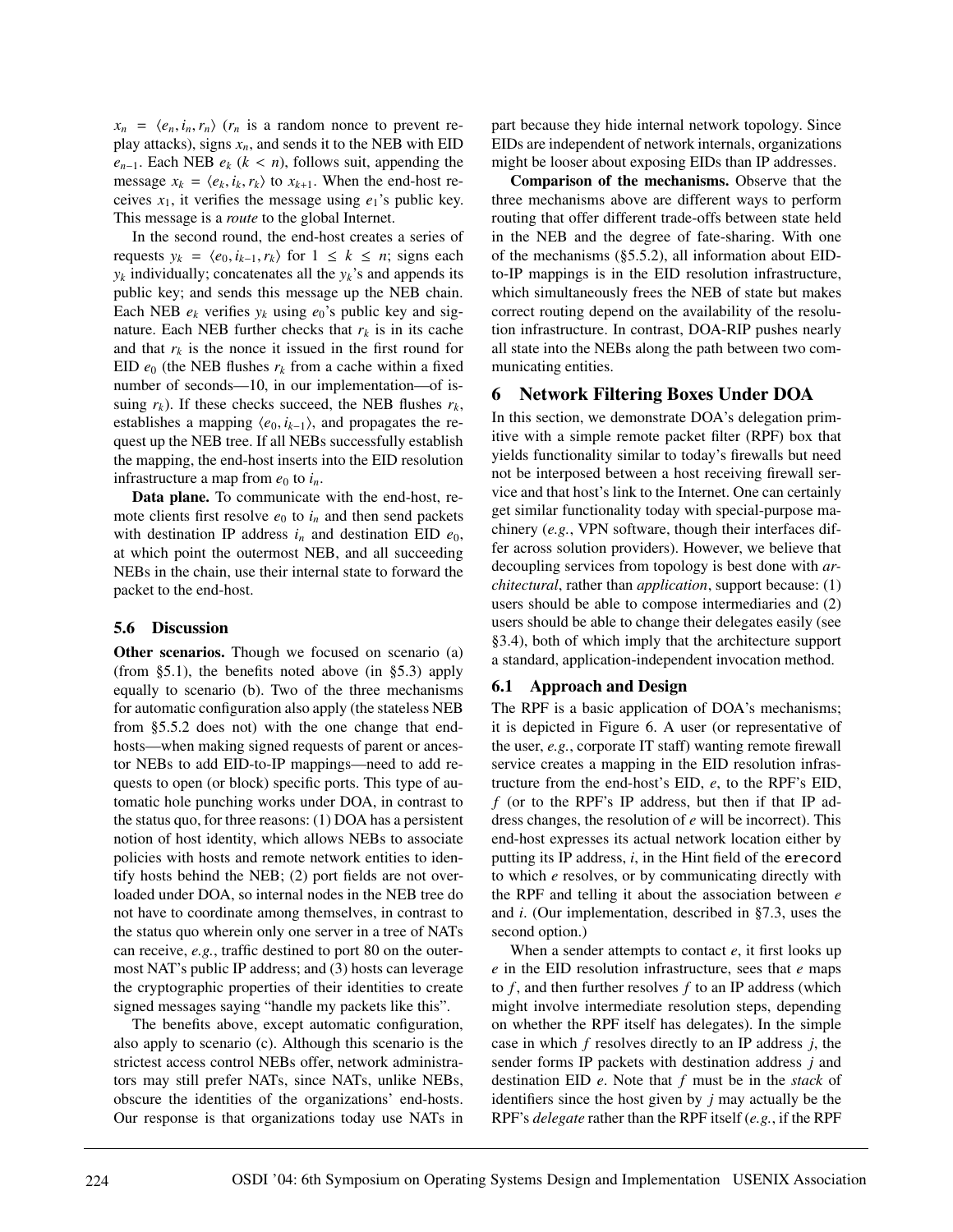

Figure 6: Packet filtering under DOA using delegation. Endhosts apply a simple verification rule, not a collection of them.

were behind a NEB, the NEB would need *f*'s EID to make a decision about the packet).

When receiving IP packets, the RPF extracts the destination EID *e* from the DOA header, looks up the set of rules associated with *e*, and finally applies these rules; examples of such rules are filters to block or accept traffic based on IP- or transport-layer fields. The result is "passing" or "failing" a packet. When packets "fail", the RPF drops the packet.

The RPF attests that packets "passed" by inserting into the packet a MAC (Message Authentication Code) taken over the packet; the MAC is keyed with a secret shared between RPF and end-host. The RPF then rewrites the packet's destination IP address and sends the packet to the end-host, which applies a single rule: redoing the MAC computation and testing whether the result matches the MAC in the packet. The end-host ignores packets that fail this test; thus, only packets that have been vetted by the RPF are processed by the endhost's networking and application software. The MAC is carried in a DOA security header, which extends the standard DOA header described in §4.1.

The RPF depends on both of DOA's core mechanisms: first, because of unique host identifiers, the RPF has a way (namely the destination EID field) to distinguish among hosts, allowing it to apply host-specific rules and then send the processed packet to the correct destination. Second, the delegation primitive is what allows the RPF to be invoked in the first place. See §7.3 and §8.3 for implementation and evaluation details.

### **6.2 Benefits**

We first claim two architectural benefits, as discussed in §3.3 and §3.4: the RPF described here does not violate network-level layering, and also, a market for such services could arise.

These architectural benefits lead to simplification for users. Getting firewall rules right is hard, far beyond ordinary users' ability, and commercial products (*e.g.*, Norton [59]) require users to keep their software current. Outsourcing per-packet rules to a central provider solves those problems. Of course, end-hosts still have to check packets, but the check—"was this packet vetted by my RPF provider?"—is considerably simpler than the usual complement of firewall rules.

### **6.3 Limitations**

The box just described is primitive. For it to provide the same functions as today's firewalls—such as using existing TCP connections, and not just stateless filtering rules, to make decisions—protected end-hosts would have to direct their outbound traffic through the RPF. These endhosts would use the mechanism of sender-invoked intermediation (§4.2).

#### **6.4 Physical Security**

Some organizations require that every inbound and outbound packet be vetted by a box that is physically interposed between the organization and its link to the Internet. We briefly describe two scenarios for such on-path boxes under DOA.

We start with an on-path vetter that works with an offpath RPF. As above, an end-host within the organization, *h*, creates a mapping in the EID resolution infrastructure from its EID, *e*, to the RPF's EID. In this case, however, *h* tells the RPF that after the RPF processes packets destined to *e*, it should send them to the vetter's IP address (instead of to *h*'s IP address, as above). The vetter allows packets into the organization only if they are addressed to it at the IP layer and if the MAC check succeeds, thereby ensuring that the RPF has checked every packet entering the organization. The vetter uses the destination EID field to forward vetted packets to the correct host.

Some organizations will of course not want an RPF, preferring to deploy an on-path firewall and manage the rules itself. DOA supports an on-path firewall just as it does an off-path firewall: the organization's hosts map their EIDs to the EID or IP address of the on-path firewall. Since this setup is functionally the same as today's on-path firewalls that are not explicitly invoked at the IP layer, one might wonder what DOA accomplishes here. The answer is uniformity: in this setup, the configuration of end-hosts is independent of the firewall's placement. Thus, administrators can later move the firewall off-path without reconfiguring every host in the organization.

### **7 Implementation**

We describe our implementation of end-host DOA software, a NEB prototype, and an RPF prototype.

## **7.1 End-Host DOA Software**

In a production deployment, DOA software would be part of kernel protocol stacks, as in §4.4. However, we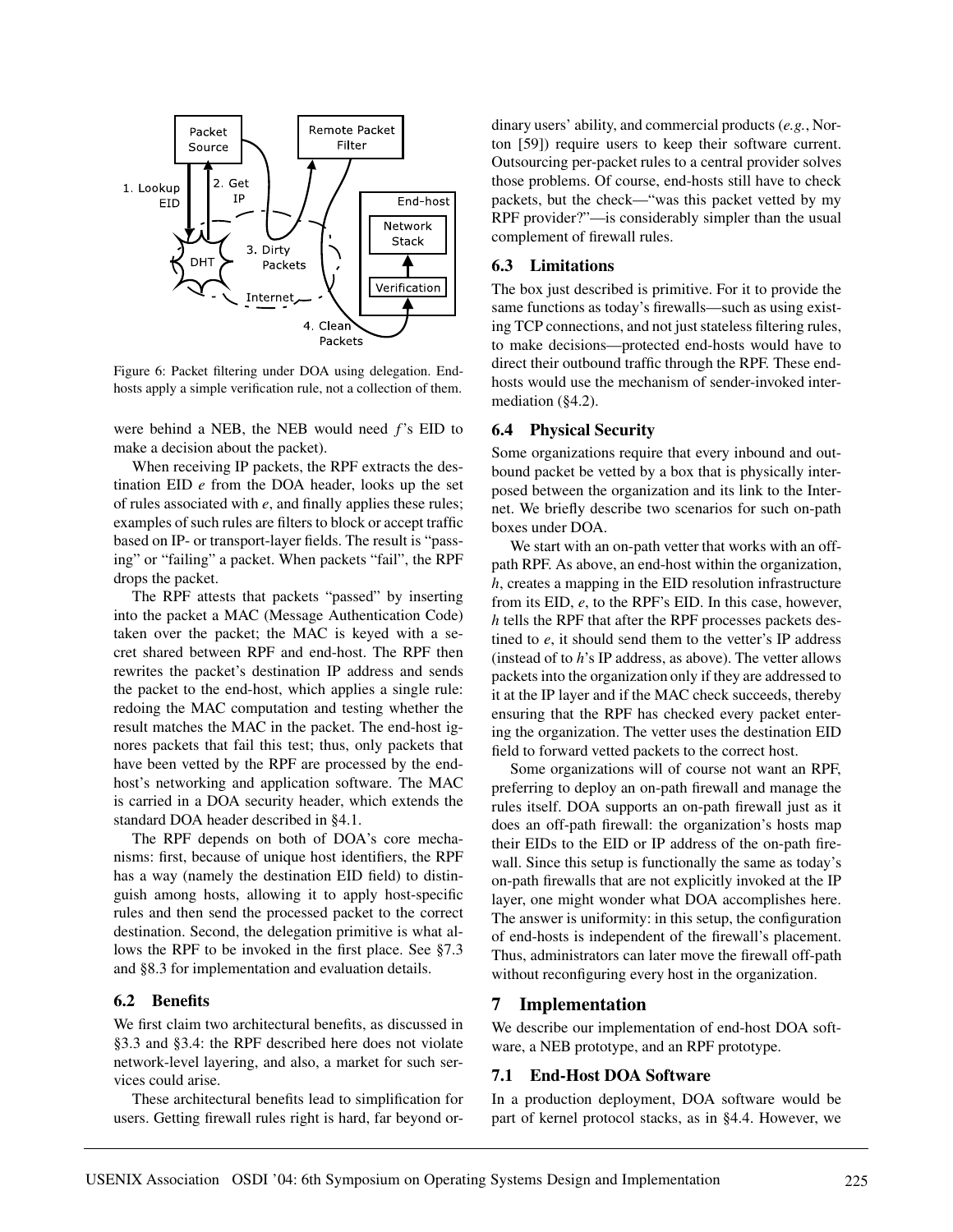

Figure 7: The control and data paths in our prototype implementation of DOA. This figure depicts sending a packet to a given EID obtained out-of-band. Events are numbered in chronological order.

wanted to understand DOA's properties before committing to full kernel implementations, and so we prototyped using a combination of user-level software and Click [31] modules inside the Linux 2.4.20 kernel. Beyond a patch required by Click, we did not modify the kernel. Figure 7 depicts our implementation of end-host DOA software.

Applications get EIDs via user input or DNS and resolve them by invoking the GetHostByEID RPC, exposed by *doad*, which is a user-level daemon written in C++ using the SFS libasync library [35]. *doad* implements the RPC by first querying OpenDHT [29] (the key is the EID, *e*; the returned value is the IP address, *i*, that *e* resolves to) and then, via Click's /proc file system interface, telling the Click "rewriter" module about the mapping  $\langle e, i \rangle$ . *doad* returns an opaque handle in the 1.0.0.0/8 subnet that the application uses when the sockets API expects an IP address; the opaque handles allow us to reuse much of the kernel's IPv4, TCP, and UDP software. (Applications could use EIDs instead of the opaque handles if the kernel's networking software were extended to use the sockaddr eid structure, as described in §4.4.) The rewriter module receives IP packets with addresses in the 1.0.0.0/8 subnet, maps these opaque handles to EIDs and real IP addresses and then transmits bona fide DOA traffic. We did not implement  $EID$ -to- $EID<sup>+</sup>$  mappings.

# **7.2 NEB Prototype**

We implemented (1) a NEB prototype in a Click module and (2) DOA-RIP (§5.5.3) in user space. The NEB has an EID-to-IP table which it uses to rewrite destination IP addresses and which gets an entry when a host behind the NEB, possibly separated by several other NEBs, runs DOA-RIP. After DOA-RIP completes and the NEBs, which also run DOA-RIP, have correct state, the host uses *doad*'s interface to OpenDHT to insert a mapping from the host's EID to the outermost NEB's external IP address, thereby making the host globally reachable.

# **7.3 RPF Prototype**

The RPF is (1) a Click module that associates EIDs to a set of simple rules that are together applied (with OR or AND) to IP-, DOA-, and transport-layer fields to make a "pass" or "fail" decision for each packet and (2) userlevel software that communicates with end-hosts, first, to establish a secret key for each EID (using an encrypted, MACed control channel given by the SFS [36] toolkit) and, second, to process requests to add, change, or remove rules. End-host RPF users run (1) a MACchecking Click module that injects into the kernel's networking stack only those packets that have been correctly MACed by the RPF and (2) user-level software to communicate with the RPF, as just described. The RPF uses HMAC [32] and, in our prototype, it is taken over packet headers, only.

# **8 Evaluation**

The architectural coherence afforded by DOA comes at a performance cost. This section characterizes that cost with microbenchmarks that measure the latency, throughput, and processing time overhead of DOAenabled data transfers.

## **8.1 Round-trip Times and Hops**

Compared to the status quo, DOA adds network roundtrip times. DOA requires an extra resolution—of the EID—when a host first sends a packet to another host. For applications whose end-to-end latency is dominated by DNS lookups (such as Web browsing), the effect of these resolutions might be particularly pronounced. In the most basic DOA configuration—two end-hosts communicating with no off-path intermediaries—the connecting client makes two synchronous network calls: (1) a DNS request to map a human-readable hostname to an EID and (2) a DHT lookup to map a server's EID to its IP address. A third synchronous DHT lookup is required for the server to resolve the client's EID to an IP address.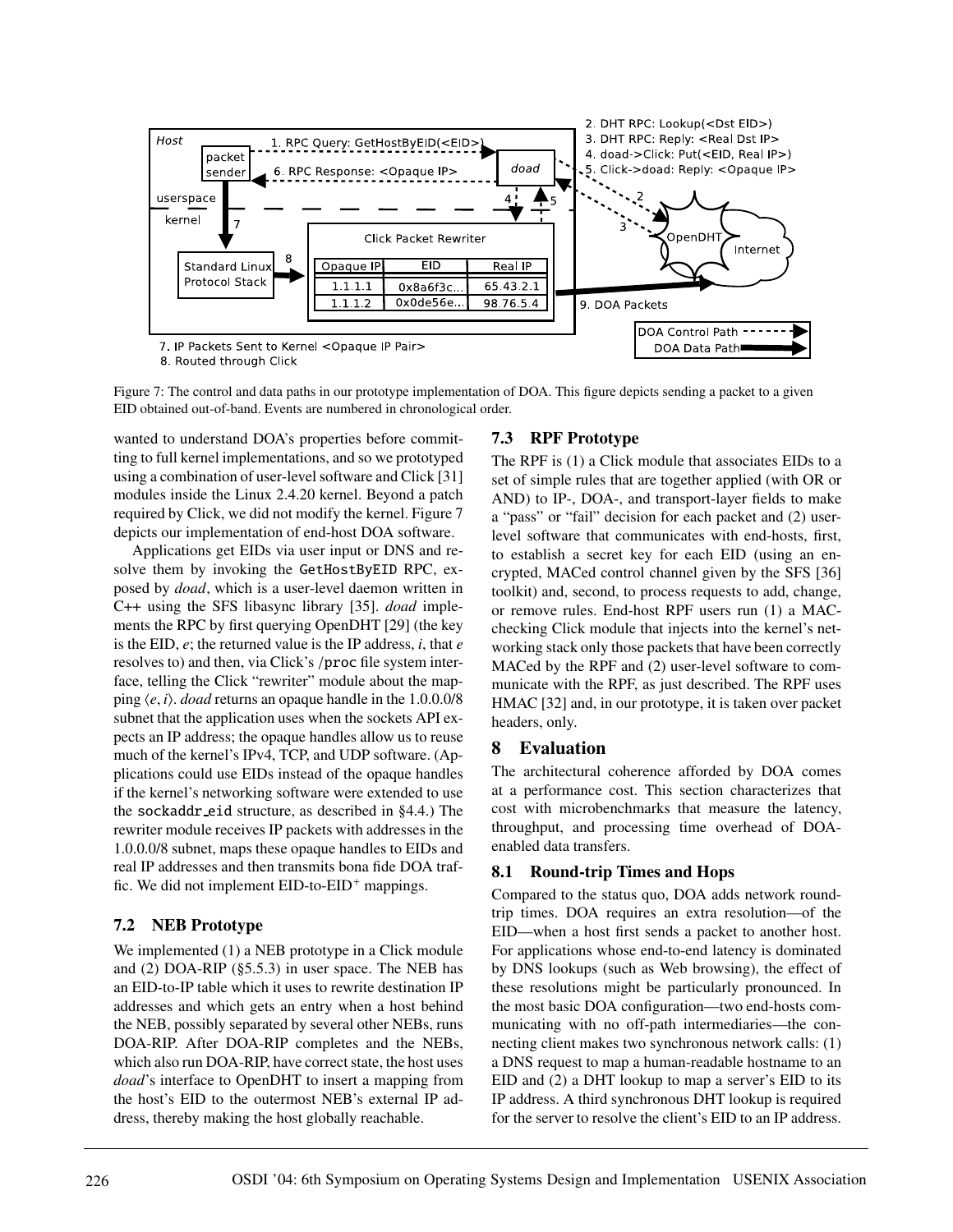A recent study [26] indicates that median DNS lookups from a network at MIT can vary from about 70 ms in the case of NS server cache hits, to about 190 ms in the case of cache misses. By contrast, we measured median DHT lookups of random EIDs stored in OpenDHT at 138 ms. Thus, DOA can add noticeable delays to small data transfers, sometimes tripling their end-to-end latencies.

However, for latency-sensitive hosts and applications, the following optimizations are possible:

- The DHT could use Beehive's [45] proactive, modeldriven caching strategy to reduce the number of network round-trips required by lookups to an average of one or less than one (assuming the request pattern for EIDs is heavy-tailed).
- DNS names of hosts could resolve to the EID *and* the erecord (or to the chain of erecords that together indicate how to reach the host), thereby requiring one DNS lookup, as under the status quo, to send a packet to a host. In this case, DNS itself would be caching erecords.
- To save a remote host the burden of an EID resolution when responding to an initiating host, the initiating host could send its erecord (as noted in §4.2).

In addition, DOA adds network hops: when a packet travels from a source to an off-path middlebox en route to a destination, the packet (in most cases) takes more network hops than if it had traveled from source to destination directly. This extra latency is inevitable if one wants to invoke an off-path intermediary. There is no "correct" trade-off between latency and the flexibility of off-path functions; different users have different preferences.

### **8.2 Packet Size Overhead**

DOA packets in our implementation have a 68-byte DOA header (the 44 bytes shown in Figure 2 plus 24 for the DOA security header mentioned in §6.1). This overhead affects the maximum number of packets per second sustainable by DOA senders and receivers and is more costly for smaller packet payloads. For example, adding a DOA header to a 1466-byte UDP-over-IP-over-Ethernet packet (the UDP payload here is 1400 bytes) increases the packet size by 4.6%. For 130-byte packets (with UDP payload of 64 bytes), the 68 bytes of DOA header add overhead of more than 50%.

For large packets, this overhead is likely to bottleneck DOA's sustainable throughput. To verify this claim, we now characterize the throughput our DOA implementation can sustain when sending and receiving large packets. We measure both DOA and non-DOA traffic and find that the packet header overhead introduced by DOA explains the throughput difference between the two cases. Each measurement below is the average of five trials involving 1 GB of data, and the average packet drop rate

| Component            | cycles/pkt | $\mu$ s/pkt |
|----------------------|------------|-------------|
| $DOA \rightarrow IP$ | 1894.2     | 111         |
| filter               | 9410.3     | 5.54        |
| verify               | 8773.8     | 5.16        |

Table 1: Processing time per packet for DOA components. The first column contains the number of cycles, while the second column contains the calculated time (in  $\mu$ s) needed to perform that number of cycles on an Intel Celeron 1.7 GHz processor.

was less than 1%. Our experiments do not involve the DHT; prior to the experiments, we resolved the destination EIDs to IP addresses.

To get a baseline, we measured the number of UDP packets per second that one of our test hosts can send another. We tested large packets (1400-byte payloads) over a Gigabit Ethernet network, tuned the sending rate to achieve maximum throughput, and measured the number of packets that exited the receiver's device driver queue. On average, the receiver processed 72900 packets per second, or 778.5 Mbit/s. The bottleneck here appears to be our hosts' PCI buses.

Next, we ran the same test with DOA packets. The sender uses our end-host DOA software (§7.1), which inserts a DOA header into IP packets and rewrites IP headers. The receiver performs a similar process to translate DOA packets to IP packets. In this case, the receiver processed 69600 packets per second, or 743.0 Mbit/s, which is 4.6% slower than the baseline. We conclude that the slowdown here is due entirely to packet size overhead. These tests were for large packets; as noted above, small packets will be much more penalized by this overhead.

### **8.3 Processing Time**

For small packets, however, in addition to packet size overhead, CPU costs for per-packet DOA operations will limit the rate at which DOA hosts can process packets. We now characterize this potential bottleneck on small packets (64-byte UDP payloads). Using Click tools to read the processor's cycle counter before and after our DOA modules, we estimated the number of cycles used by the modules; the reported numbers are averages over 80000 processed packets. Note that these numbers are upper bounds on average processing time: the implementation is untuned, and our measurements include cycles consumed by interrupt handling for other kernel processes. Table 1 summarizes our observations.

We first measured the processing time needed by our receiver's DOA software, which translates DOA packets to IP packets (labeled "DOA→IP" in Table 1). This component takes nearly 1900 cycles—or 1.11  $\mu$ s on the host we used for testing, which has an Intel Celeron 1.7 GHz CPU—to process each packet.

We next considered the processing time for the operations associated with an RPF (§6), namely HMAC [32]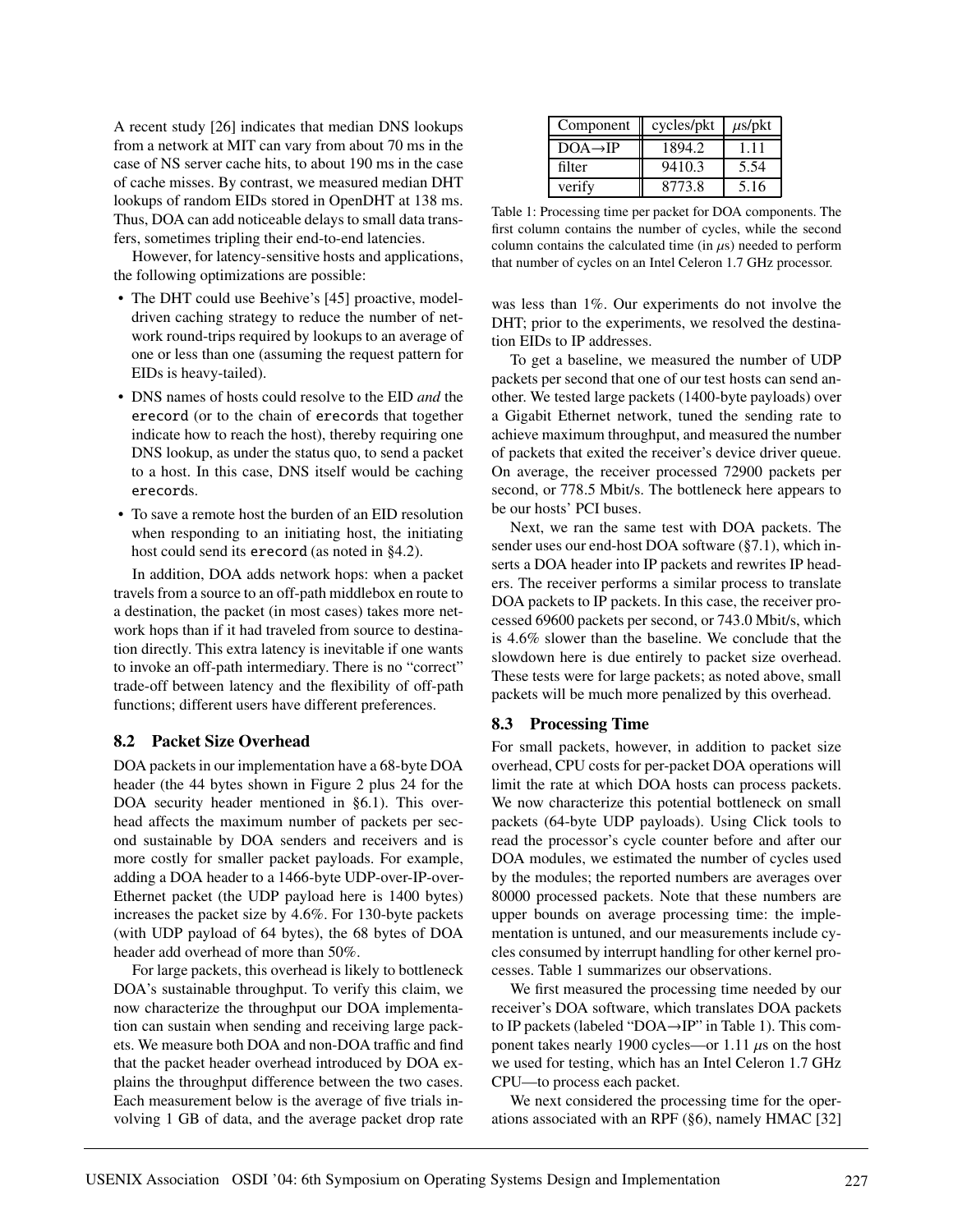computation and verification. In our experiments, the RPF operates as described in §7.3; it uses a single default rule that passes all packets intended for the receiver and holds a mapping from the receiver's EID to an IP address. The RPF computes the MAC for each packet, writes the MAC to the DOA header, and forwards the packet to the receiver. When the receiver gets the packet, it verifies the MAC before passing the packet to its end-host DOA software. As shown in Table 1, the filter takes more than 9400 cycles (5.54  $\mu$ s) to apply its rule and compute a MAC, and the receiver takes nearly 8800 cycles (5.16  $\mu$ s) to verify the MAC.

### **8.4 Discussion**

Of the three types of costs imposed by DOA—lookup latency, packet size, CPU overhead—the latter two would only appear to users under the most stressful system conditions. The first cost, latency, is serious because, absent optimizations, it is visible to end-users. However, as noted in §8.1, there are several caching strategies that substantially mitigate, if not eliminate, this latency. Ultimately, we believe that the costs imposed by DOA are outweighed by the benefits of a coherent framework for reasoning about, and deploying, intermediaries.

### **9 Related Work**

Besides the direct influence of i3 [57], HIP [39–41], and UIP [17] on our mechanisms and insights, an older proposal for location-independent EIDs [34] grew out of Nimrod [9]. Shoch [52] and Saltzer [50] have been among many (see [10, 11, 13, 19, 33, 42, 43] and references therein) to distinguish between network elements' identity and location. Indeed, much of what we mention below separates these two concepts, usually by creating a set of end-host identifiers distinct from network location.

i3 canonizes this separation with an infrastructure that uses flat identifiers in packets to decouple sending (into the infrastructure) and receiving (from the infrastructure). These identifiers name services whereas EIDs name hosts. Like DOA, i3 is specifically designed for senders and receivers to invoke intermediaries. i3 does not hold the proliferation of private addressing realms as a principal concern, but one can leverage i3 to reach machines behind NATs without modifying or configuring the NATs [28]. The main difference is that the DOA architecture requires a *resolution* infrastructure while i3 depends on a *forwarding* infrastructure; under the pure design, all i3 packets are sent into the infrastructure.

TRIAD [22] is an extension to the Internet that addresses many architectural ills, including NAT. TRIAD hosts receive location-independent names. As in DOA, these names may resolve to a logical path, and IPv4 addresses are routing tags without end-to-end significance. TRIAD does not focus on a framework for network-layer middleboxes, though its mechanisms can certainly accommodate them, and the authors give a solution for NAT traversal. The technical details of our approaches differ: TRIAD names are derived from domain names (in contrast to flat EIDs), and under TRIAD, resolution and routing are conflated, thereby improving latency.

HIP also separates location and identity; its goal is architectural support for mobility and multi-homing. DOA borrows some of HIP's mechanisms and applies them to middlebox issues, which is not HIP's focus.

In contrast, some work is expressly motivated by the proliferation of private addressing realms. UIP [17], from which we also borrow, creates an overlay among participating hosts to interconnect heterogeneous or NATed networks. Like DOA, UIP incorporates HIP-style flat host identifiers. UIP hosts form an ad-hoc overlay by using a DHT-inspired algorithm to route packets for each other based on the destination identifier. Our approach contrasts with UIP's in that, while both projects address middleboxes' proliferation, we focus on an architecture that explicitly welcomes middleboxes whereas UIP's overlay of peers makes them transparent. IPNL [20] is an extension to the Internet architecture that solves problems resulting from private addressing realms. IPNL relies in part on bona fide host identifiers; these identifiers are domain names, though the authors acknowledge the security benefits of HIP-style flat identifiers. Like DOA, IPNL tries to coherently incorporate NATs into the Internet architecture, and both designs modify hosts and NATs but not IPv4 routers.

Other projects have tried to obsolete middleboxes; these run the gamut from architectural enhancements to radical reorganizations. An example in the middle of this spectrum is IPv6 [15]. IPv6 addresses are globally unique (thus addressing one motivation for NATs), but, as noted in §3.2, do not satisfy the requirement of topology-independence. Predicate Routing [47] and network capabilities [1] propose architectural enhancements for security and denial-of-service protection. Radical network architectures and meta-architectures include Role-Based Network Architecture [7] and FARA [10]. Our approach contrasts with these because, first, our goal is explicit invitation of middleboxes and, second, these proposals, if fully realized, require at least some changes to all network elements, not just hosts and middleboxes.

In contrast, other work has avoided creating identifiers for end-hosts but has nonetheless accepted middleboxes as an architectural problem to be worked around. MID-COM [56, 58] is a protocol and framework intended to remove intelligence from NATs and firewalls by offloading application-specific behavior to designated agents, which insert dynamic state into intermediaries automatically. For example, in response to a globally reachable host initiating an Internet telephony session to a NATed host, the agent would ask the NAT to open the appro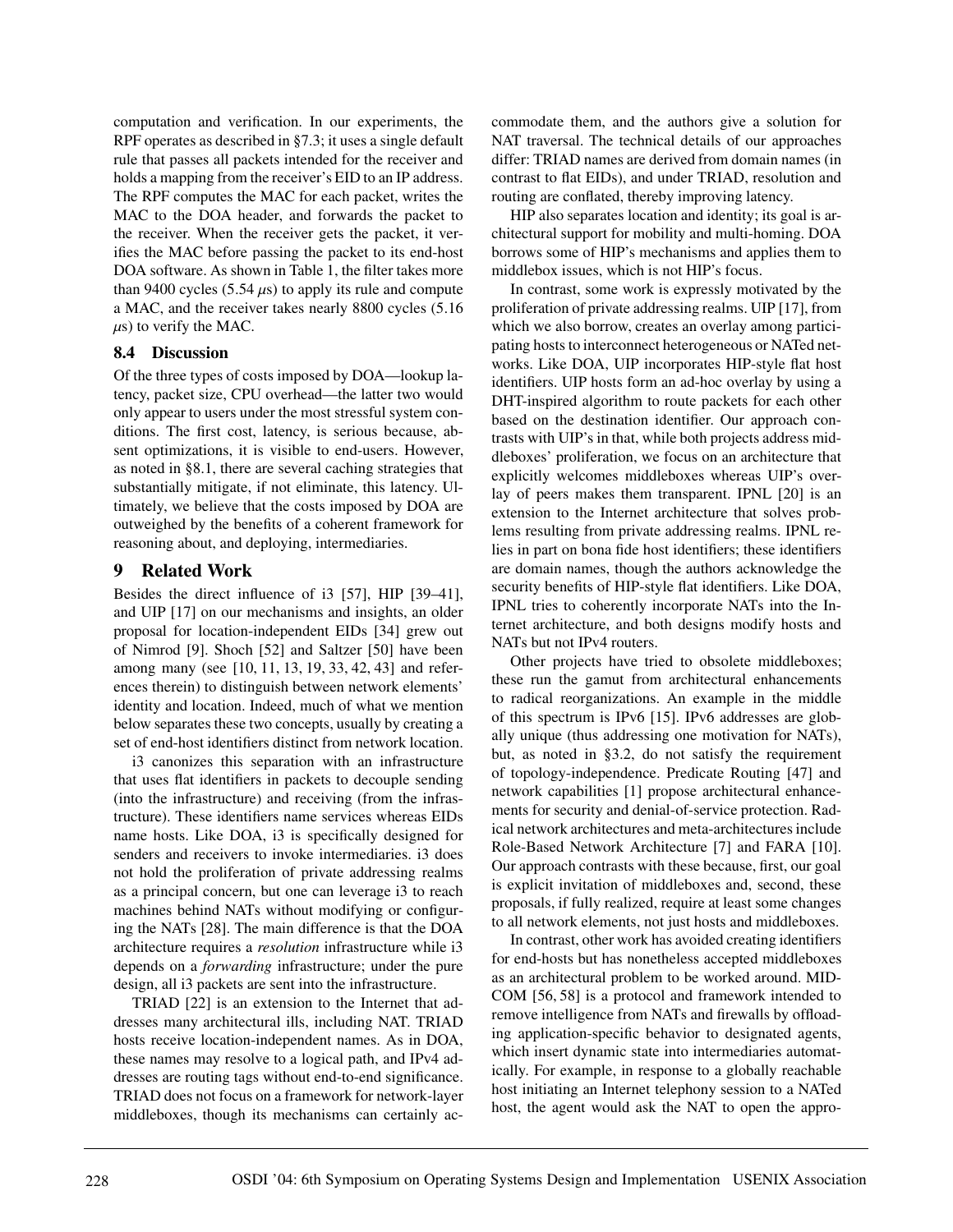priate destination UDP port and would close the port at session's end. Like DOA, MIDCOM aims to simplify management of NATs and firewalls by creating state automatically. However, because MIDCOM focuses only on application- and not networking- and transport-level software, persistent host identifiers are unavailable to them, and thus their protocols devote considerable energy (and complexity) to handling the overloading of port fields. Also, MIDCOM's techniques work through only one layer of NAT [56] in contrast to our supposition that hosts may be behind several layers.

Twice NAT [55], Realm Specific IP [6, 55], and STUN [48] all address specific problems posed by NATs. A recent Internet draft [18] summarizes various techniques by which P2P applications can handle middleboxes. While useful for the current network architecture, these (largely manual) tactics for exposing NATed hosts would be unnecessary if all hosts had locationindependent identifiers. Today, many home users attempt to create persistent identifiers for frequently renumbered hosts with Dynamic DNS, *e.g.*, [16]. Since DNS names are resolved to IP addresses and are not carried in packets, they are quite useful as naming handles for humans but not for network elements.

DOA's use of the delegation primitive to simplify firewalls is preceded by a body of literature that addresses the error-prone and time-consuming nature of firewall configuration. The Firmato toolkit [4], for example, takes a language-based approach to simplifying firewall configuration by abstracting away low-level configuration details. Distributed firewalls [5,25,30] take simplification one step further: a centralized, managed entity downloads firewall rules to end-hosts (which it identifies with IPSEC certificates in analogy with our use of EIDs to associate policies with hosts). In contrast to the approach described in §6, distributed firewalls do not off-load from clients the job of actually applying rules.

### **10 Conclusion**

The Internet architecture was defined in a context where traffic was benign and addresses plentiful. There were no reasons to interpose functions other than forwarding between endpoints, which became the end-to-end rallying cry for the architecture. Today's Internet is a very different place. There are many reasons why users interpose functions that, in the canonical architecture, either belonged on their host (such as firewalls) or didn't belong at all (such as NATs). The Internet architecture was not designed for—in fact, one might say it was designed against—such interposition of function.

The current incarnations of interposition, middleboxes, are widely derided for their violations of the architecture and the resultant loss of flexibility in the Internet. However, the complexity and risk associated with being a network host, which used to be minimal, is now daunting even to expert users. We therefore expect outsourcing functionality to become increasingly common.

The architecture presented in this paper, DOA, has a simple goal: to allow the Internet to reap the benefits of network-level middleboxes without their harmful sideeffects. It does so not by altering IP, or routers, but by making delegation a basic primitive and introducing a set of globally unique endpoint identifiers.

## **Acknowledgments**

We are grateful to Russ Cox, Bryan Ford, Frans Kaashoek, Karthik Lakshminarayanan, David Mazières, the anonymous reviewers, and our shepherd, Geoff Voelker, for their excellent comments, which substantially improved this paper. Sean Rhea and John Bicket gave useful help with OpenDHT and Click, respectively. We thank Karthik Lakshminarayanan, Sylvia Ratnasamy, and Ion Stoica for useful conversations about naming in the Internet architecture. This work was supported by the NSF under Cooperative Agreement No. ANI-0225660, a Sloan Foundation fellowship, an MIT EECS fellowship, an NSF graduate fellowship, and an NDSEG fellowhip.

### **References**

- [1] T. Anderson, T. Roscoe, and D. Wetherall. Preventing Internet denial-of-service with capabilities. In *2nd ACM Workshop on Hot Topics in Networks*, Cambridge, MA, Nov. 2003.
- [2] H. Balakrishnan, M. F. Kaashoek, D. Karger, R. Morris, and I. Stoica. Looking up data in P2P systems. *Communications of the ACM*, 46(2):43–48, Feb. 2003.
- [3] H. Balakrishnan, K. Lakshminarayanan, S. Ratnasamy, S. Shenker, I. Stoica, and M. Walfish. A layered naming architecture for the Internet. In *ACM SIGCOMM*, Portland, OR, Aug. 2004.
- [4] Y. Bartal, A. Mayer, K. Nissim, and A. Wool. *Firmato*: A novel firewall management toolkit. In *IEEE Symposium on Security and Privacy*, May 1999.
- [5] S. M. Bellovin. Distributed firewalls. *;login: Magazine, Special Issue on Security*, Nov. 1999.
- [6] M. Borella, D. Grabelsky, J. Lo, and K. Taniguchi. Realm Specific IP: Protocol specification, Oct. 2001. RFC 3103.
- [7] R. Braden, T. Faber, and M. Handley. From protocol stack to protocol heap – role-based architecture. In *1st ACM Workshop on Hot Topics in Networks*, Princeton, NJ, Oct. 2002.
- [8] B. Carpenter and S. Brim. Middleboxes: Taxonomy and issues, Feb 2002. RFC 3234.
- [9] I. Castineyra, N. Chiappa, and M. Steenstrup. The Nimrod routing architecture, Aug 1996. RFC 1992.
- [10] D. Clark, R. Braden, A. Falk, and V. Pingali. FARA: Reorganizing the addressing architecture. In *SIGCOMM FDNA Workshop*, Karlsruhe, Germany, Aug. 2003.
- [11] D. Clark, K. Sollins, J. Wroclawski, and T. Faber. Addressing reality: An architectural response to demands on the evolving Internet. In *ACM SIGCOMM FDNA Workshop*, Karlsruhe, Germany, Aug. 2003.
- [12] D. D. Clark. The design philosophy of the DARPA Internet protocols. In *ACM SIGCOMM*, Stanford, CA, Aug. 1988.
- [13] M. Crawford, A. Mankin, T. Narten, I. J. W. Stewart, and L. Zhang. Separating identifiers and locators in addresses: An analysis of the GSE proposal for IPv6, Oct. 1999. Internet draft